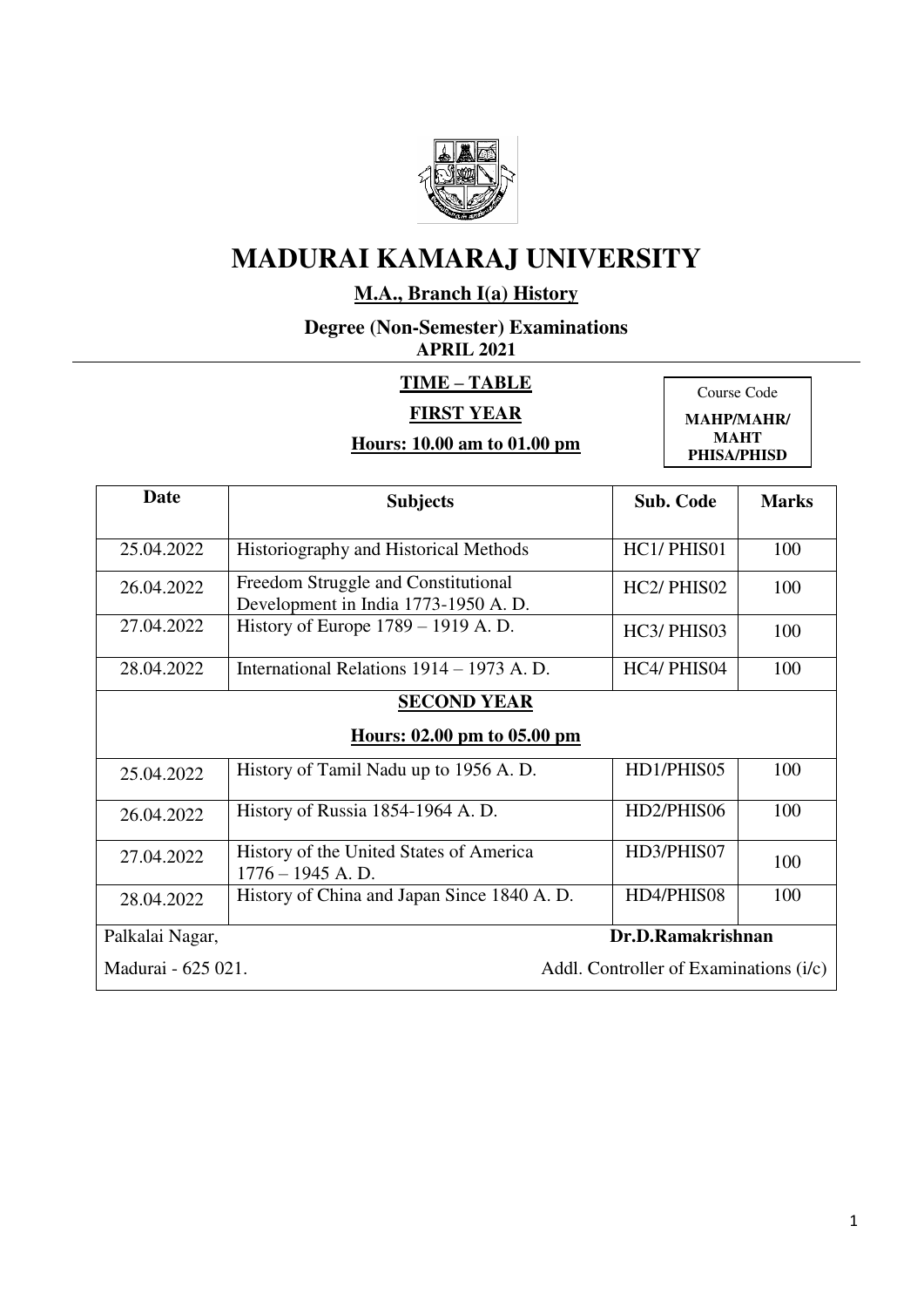

## **M. A., Political Science**

## **Degree (Non-Semester) Examinations**

**(For those who joined in July 2003 and afterwards Enrolment No. A4A onwards)**

#### **APRIL 2021**

**TIME – TABLE** 

**FIRST YEAR** 

Course Code **MAP1/MAP2/MAP3 PPSCA/PPSCD**

| <b>Date</b>                                                 | <b>Subjects</b>                                                          | <b>Sub. Code</b> | <b>Marks</b> |
|-------------------------------------------------------------|--------------------------------------------------------------------------|------------------|--------------|
| 25.04.2022                                                  | <b>Modern Political Theory</b>                                           | RA1/PPSC01       | 100          |
| 26.04.2022                                                  | Political Thought (From Plato to Mao)                                    | RA2/PPSC02       | 100          |
| 27.04.2022                                                  | National and State Policy in India                                       | RA3/PPSC03       | 100          |
| 28.04.2022                                                  | Principles of Public Administration                                      | RA4/PPSC04       | 100          |
|                                                             | <b>SECOND YEAR</b>                                                       |                  |              |
|                                                             | Hours: 02.00 pm to 05.00 pm                                              |                  |              |
| 25.04.2022                                                  | <b>Contemporary Political Systems</b>                                    | RA6/PPSC06       | 100          |
| 26.04.2022                                                  | World Politics and Human Rights                                          | RA7/PPSC07       | 100          |
| 27.04.2022                                                  | <b>Indian Political Thought</b><br>(Enl. No. A4A to A6C candidates only) | RA5              | 100          |
|                                                             | Human Rights (Enl. No. A7Aonwards)                                       | RA9/PPSC05       | 100          |
| 28.04.2022                                                  | Political Ideologies                                                     | RA8/PPSC08       | 100          |
| Palkalai Nagar,                                             | Dr.D.Ramakrishnan                                                        |                  |              |
| Madurai - 625 021.<br>Addl.Controller of Examinations (i/c) |                                                                          |                  |              |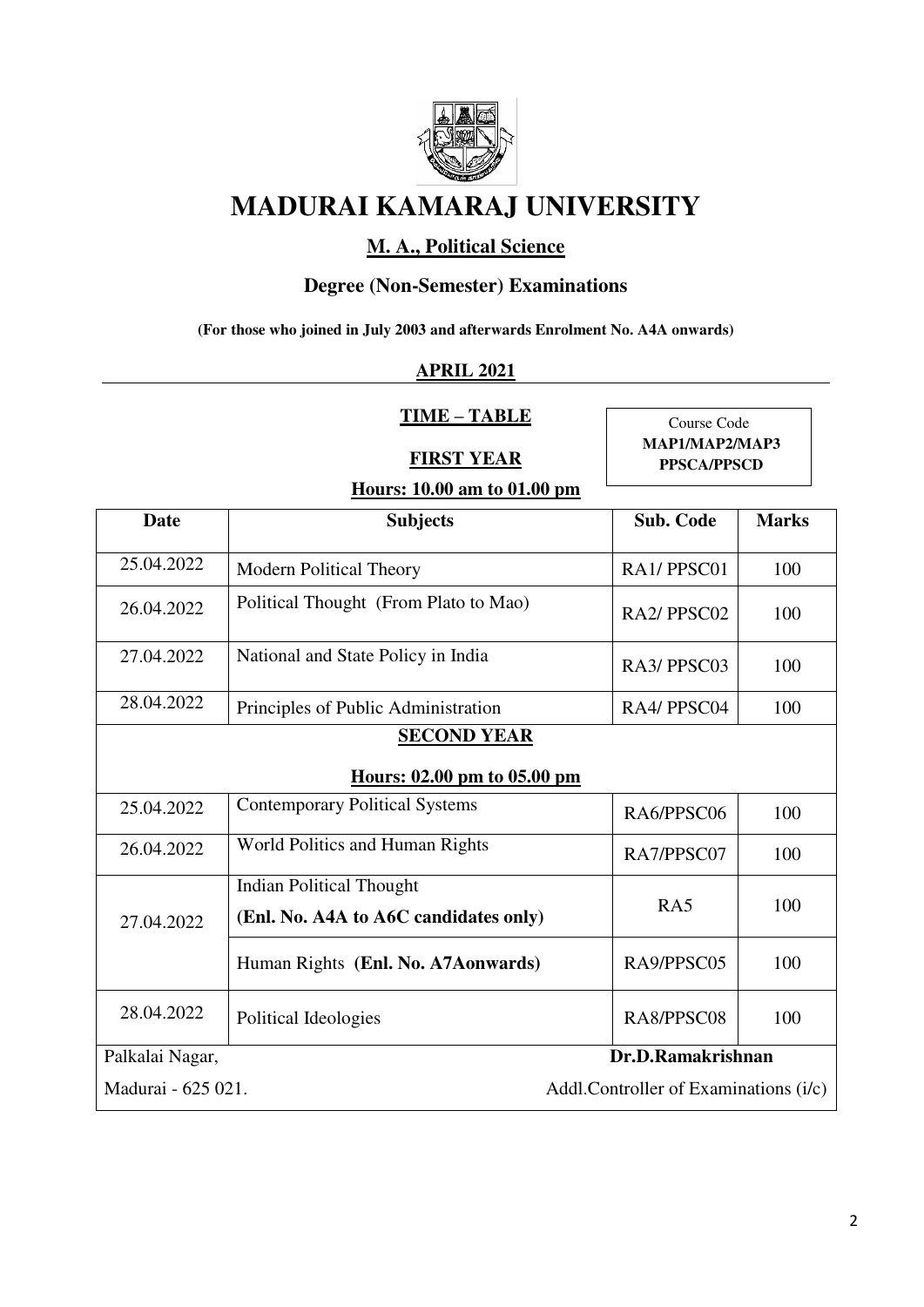

## **M. A., Gandhian Thought**

## **Degree (Non-Semester) Examination**

### **APRIL 2021**

|                                                              | Course Code<br>MAG6/MAG5/MAG4<br><b>PGATA/PGATD</b>      |                   |              |
|--------------------------------------------------------------|----------------------------------------------------------|-------------------|--------------|
| <b>Date</b>                                                  | <b>Subjects</b>                                          | <b>Sub. Code</b>  | <b>Marks</b> |
| 25.04.2022                                                   | Life and Basic works of Mahatma Gandhi                   | GFO/PGAT01        | 100          |
| 26.04.2022                                                   | Sarvodaya                                                | GGO/PGAT02        | 100          |
| 27.04.2022                                                   | <b>Truth and Non-Violence</b>                            | GHO/PGAT03        | 100          |
| 28.04.2022                                                   | Gandhian Approach to Science, Technology and Development | GIO/PGAT04        | 100          |
| 29.04.2022                                                   | The Constructive work and Human Liberation               | GJO/PGAT05        | 100          |
|                                                              | <b>SECOND YEAR</b><br>Hours: 02.00 pm to 05.00 pm        |                   |              |
| 25.04.2022                                                   | Satyagraha and Peace Making                              | GTO/PGAT06        | 100          |
| 26.04.2022                                                   | Gandhian way of Management and Trusteeship               | GUO/PGAT07        | 100          |
| 27.04.2022                                                   | A Gandhian Futurology                                    | GVO/PGAT08        | 100          |
| 28.04.2022                                                   | Gandhian Life Style                                      | GWO/PGAT09        | 100          |
| 29.04.2022                                                   | Contemporaries of Mahatma Gandhi                         | GXO/PGAT10        | 100          |
| Palkalai Nagar,                                              |                                                          | Dr.D.Ramakrishnan |              |
| Madurai - 625 021.<br>Addl. Controller of Examinations (i/c) |                                                          |                   |              |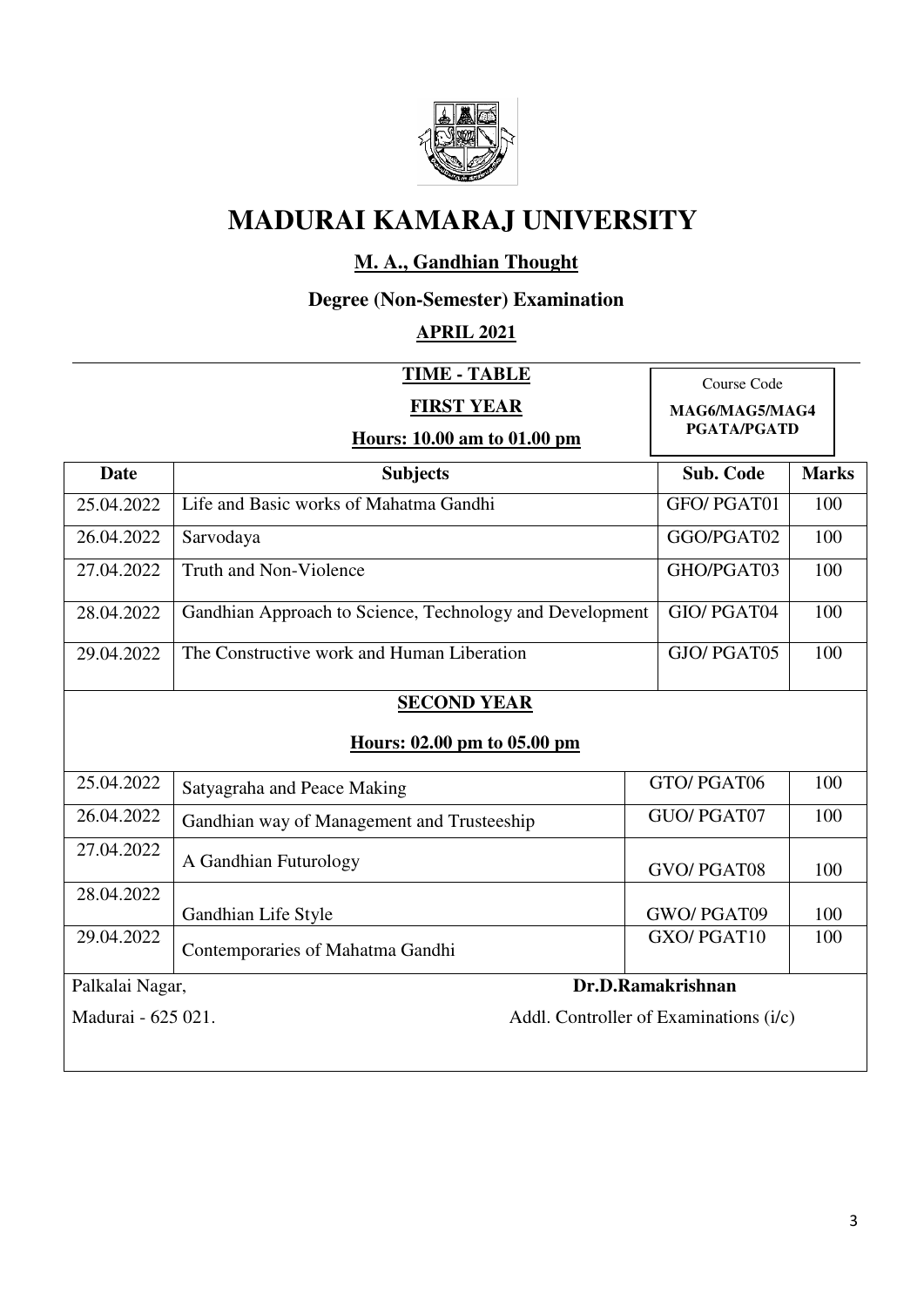

## **M.A., Br. II(d) Public Administration**

### **Degree (Non-Semester) Examinations**

#### **APRIL 2021**

**(For those who joined in July 2003 and afterwards Enrolment No. A4A onwards) TIME - TABLE FIRST YEAR** 

Course Code

**MAU1/MAU2/MAU3 PPADA/PPADD**

| <b>Date</b>     | <b>Subjects</b>                               | <b>Sub. Code</b>                       | <b>Marks</b> |
|-----------------|-----------------------------------------------|----------------------------------------|--------------|
| 25.04.2022      | Administrative Organization and Management    | DA1/PPAD01                             | 100          |
| 26.04.2022      | Modern Western Government                     | DA2/PPAD02                             | 100          |
| 27.04.2022      | <b>Administrative Thinkers</b>                | DA3/PPAD03                             | 100          |
| 28.04.2022      | Public Personnel and Financial Administration | DA4/PPAD04                             | 100          |
|                 | <b>SECOND YEAR</b>                            |                                        |              |
|                 | Hours: 02.00 pm to 05.00 pm                   |                                        |              |
| 25.04.2022      | Comparative Public Administration             | DA5/PPAD05                             | 100          |
| 26.04.2022      | <b>Indian Administration</b>                  | DA6/PPAD06                             | 100          |
|                 | Development Administration                    |                                        |              |
| 27.04.2022      | (Enl. No. A4A to A6C Candidates only)         | DA7                                    | 100          |
|                 | Human Rights                                  | DA9/PPAD07                             | 100          |
|                 | (Enl. No. A7A onwards)                        |                                        |              |
| 28.04.2022      | Local Government in Tamilnadu                 | DA8/PPAD08                             | 100          |
| Palkalai Nagar, |                                               | Dr.D.Ramakrishnan                      |              |
| Madurai -21.    |                                               | Addl. Controller of Examinations (i/c) |              |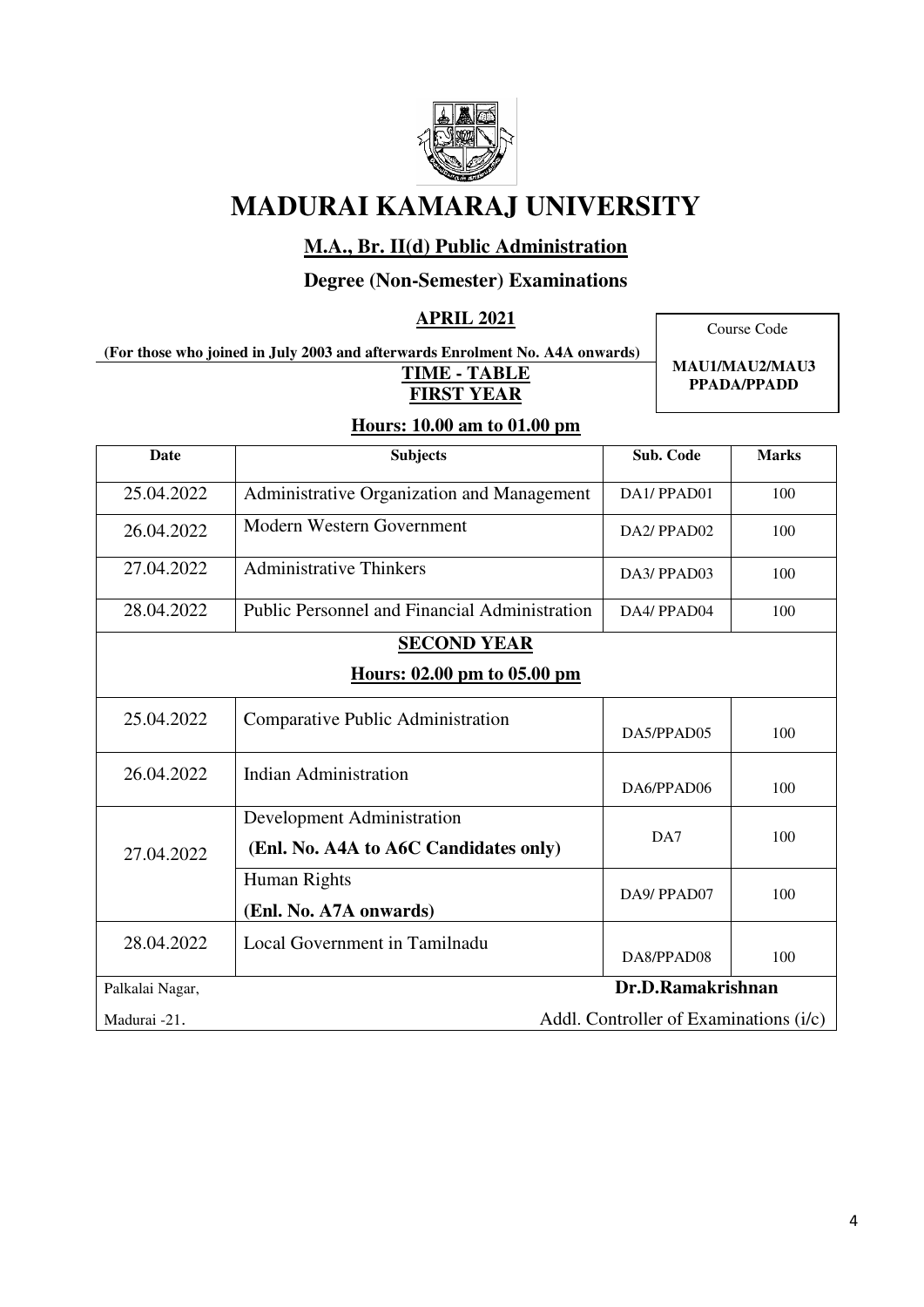

### **M. A., Br.VI(c) Philosophy and Religion**

#### **Degree (Non-Semester) Examination**

**APRIL 2021** 

(For Directorate of Distance Education including Open University System)

#### **TIME – TABLE**

**FIRST YEAR Hours: 10.00 am to 01.00 pm**  Course Code

**MAR6/MAR5/ MAR3 PPRNA/PPRND**

| <b>Date</b>                          | <b>Subjects</b>                                                                                                  | <b>Sub. Code</b>                       | <b>Marks</b> |
|--------------------------------------|------------------------------------------------------------------------------------------------------------------|----------------------------------------|--------------|
| 25.04.2022                           | Hinduism                                                                                                         | PRA/PPRN01                             | 100          |
| 26.04.2022                           | Christianity                                                                                                     | PRB/PPRN02                             | 100          |
| 27.04.2022                           | Islam                                                                                                            | PRC/PPRN03                             | 100          |
| 28.04.2022                           | Jainism, Buddhism and Sikhism                                                                                    | PRD/PPRN04                             | 100          |
| 29.04.2022                           | Philosophy of Religion and Inter Religious<br>Dialogue                                                           | PRE/PPRN05                             | 100          |
|                                      | <b>SECOND YEAR</b>                                                                                               |                                        |              |
|                                      | Hours: 02.00 pm to 05.00 pm                                                                                      |                                        |              |
| 25.04.2022                           | Metaphysics and Epistemology                                                                                     | PRK/PPRN06                             | 100          |
| 26.04.2022                           | Logic and Philosophy of Science                                                                                  | PRL/PPRN07                             | 100          |
| 27.04.2022                           | Marxist and Rationalist Philosophy                                                                               | PRM/PPRN08                             | 100          |
| 28.04.2022                           | Feminist and Dalit Philosophy                                                                                    | PRN/PPRN09                             | 100          |
| 29.04.2022                           | Ethics (with Special reference to Tirukkural<br>and Mahatma Gandhi and Techniques<br>Philosophy of peace making) | PRO/PPRN10                             | 100          |
| Dr.D.Ramakrishnan<br>Palkalai Nagar, |                                                                                                                  |                                        |              |
| Madurai - 625 021.                   |                                                                                                                  | Addl. Controller of Examinations (i/c) |              |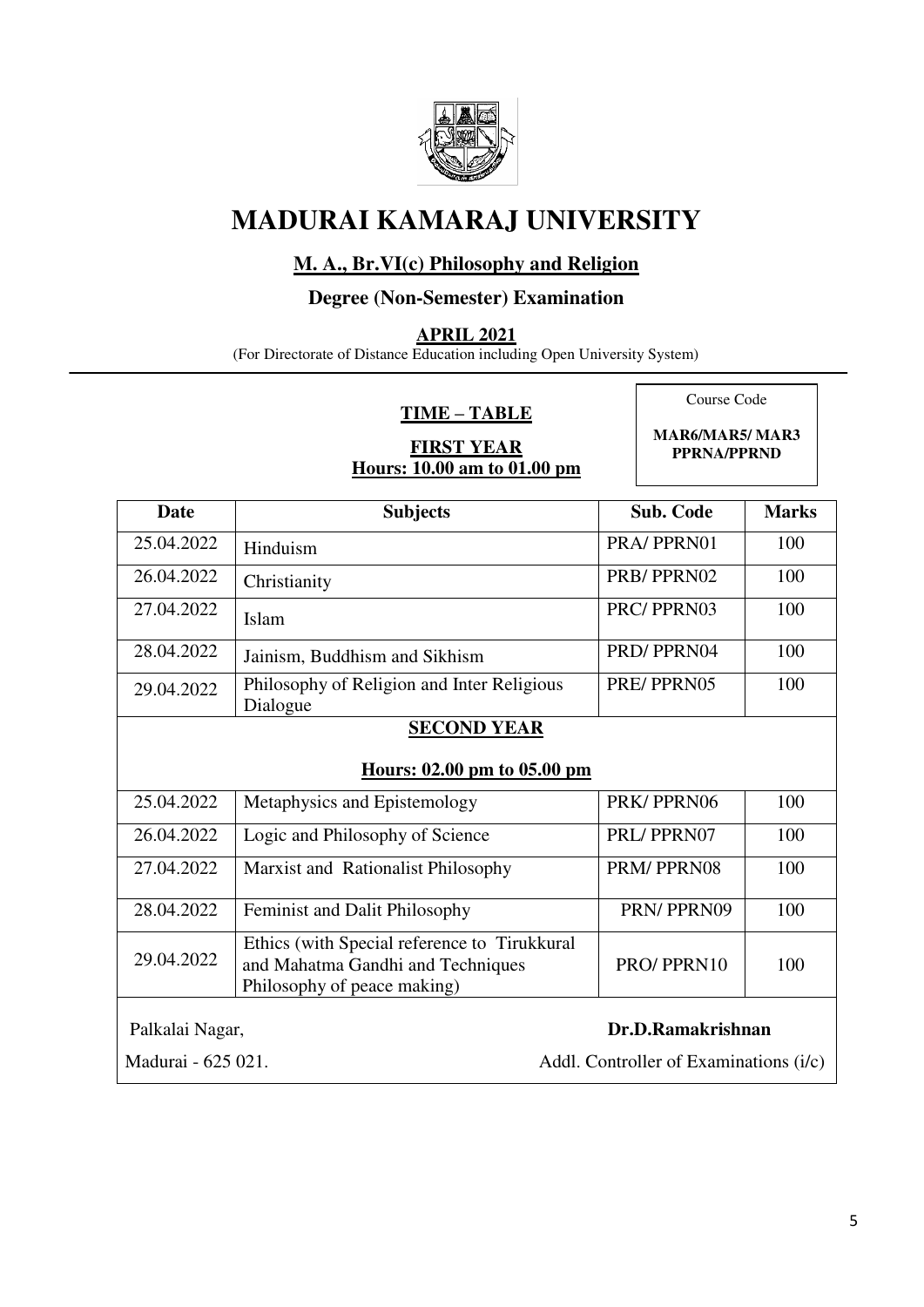

## **M. A., Sociology**

## **Degree (Non-Semester) Examinations**

#### **APRIL 2021**

**(For those who joined in July 2003 and afterwards Enrolment No. A4A onwards)** 

**TIME - TABLE** 

#### **FIRST YEAR**

#### **Hours: 10.00 am to 01.00 pm**

Course Code

**MAO2/MAO1/MAO3 PSOCA/PSOCD**

| <b>Date</b>                                                  | <b>Subjects</b>                                | Sub. Code                            | <b>Marks</b> |  |
|--------------------------------------------------------------|------------------------------------------------|--------------------------------------|--------------|--|
| 25.04.2022                                                   | Introduction to Sociology                      | MS1/PSOC01                           | 100          |  |
| 26.04.2022                                                   | Sociological Theories                          | MS <sub>2</sub> /PSO <sub>C</sub> 02 | 100          |  |
| 27.04.2022                                                   | <b>Research Methods in Sociology</b>           | MS3/PSOC03                           | 100          |  |
| 28.04.2022                                                   | <b>Study of Indian Society</b>                 | MS4/PSOC04                           | 100          |  |
|                                                              | <b>SECOND YEAR</b>                             |                                      |              |  |
|                                                              | Hours: 02.00 pm to 05.00 pm                    |                                      |              |  |
| 25.04.2022                                                   | <b>Study of Urban and Rural Sociology</b>      | MS5/PSOC05                           | 100          |  |
| 26.04.2022                                                   | <b>Industrial Relations and Labour Welfare</b> | MS6/PSOC06                           | 100          |  |
| 27.04.2022                                                   | Social Psychology                              | MS7/PSOC07                           | 100          |  |
| 28.04.2022                                                   | Sociology of Health                            | MS8/PSOC08                           | 100          |  |
| Palkalai Nagar,                                              | Dr.D.Ramakrishnan                              |                                      |              |  |
| Addl. Controller of Examinations (i/c)<br>Madurai - 625 021. |                                                |                                      |              |  |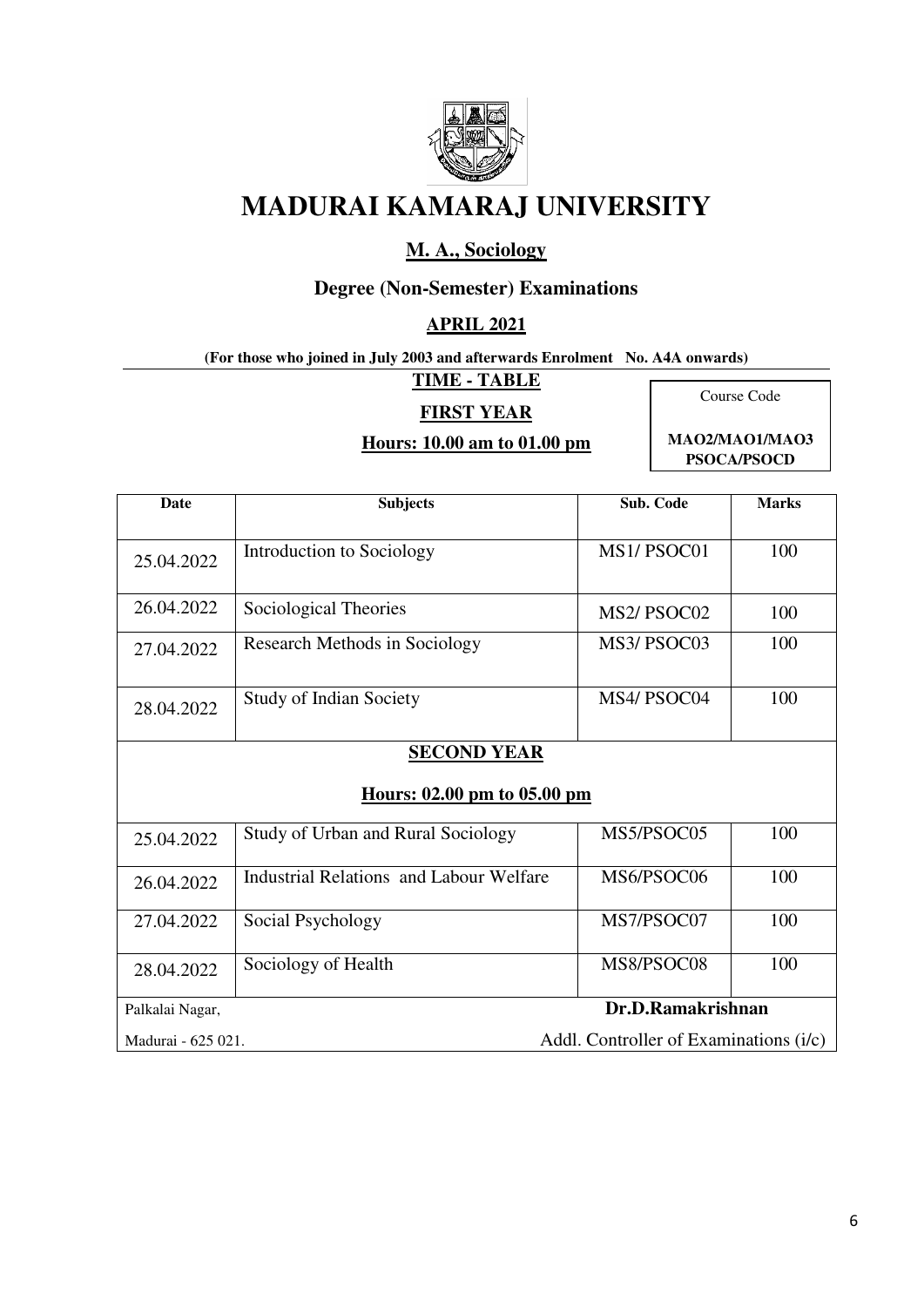

## **M. A., Journalism and Mass Communication (JMC)**

## **Degree (Non-Semester) Examinations**

#### **APRIL 2021**

#### **(For those who joined in July 2003 and afterwards Enrolment No. A4A onwards) TIME - TABLE**

|                                       | TIME - TABLE<br><b>FIRST YEAR</b>                 |  | Course Code<br>MAJ 1/MJM 1/MJM3                            |     |
|---------------------------------------|---------------------------------------------------|--|------------------------------------------------------------|-----|
|                                       | <b>PJMCA/PJMCD</b><br>Hours: 10.00 am to 01.00 pm |  |                                                            |     |
| <b>Date</b>                           | <b>Subjects</b>                                   |  | <b>Sub. Code</b><br><b>Marks</b>                           |     |
| 25.04.2022                            | Introduction to Communication                     |  | JA1/PJMC01                                                 | 100 |
| 26.04.2022                            | <b>Communication Theories</b>                     |  | JA2/ PJMC02                                                | 100 |
| 27.04.2022                            | <b>Communication Technology</b>                   |  | JA3/PJMC03<br>100                                          |     |
| 28.04.2022                            | <b>Media Laws and Ethics</b>                      |  | 100<br>JA4/ PJMC04                                         |     |
|                                       | <b>SECOND YEAR</b>                                |  |                                                            |     |
|                                       | Hours: 02.00 pm to 05.00 pm                       |  |                                                            |     |
| 25.04.2022                            | Print Journalism                                  |  | JA5/PJMC05                                                 | 100 |
| 26.04.2022                            | Electronic Journalism                             |  | JA6/PJMC06                                                 | 100 |
| 27.04.2022                            | Advertising and Public Relations                  |  | JA7/PJMC07                                                 | 100 |
| 28.04.2022                            | Development Communication                         |  | JA8/PJMC08<br>100                                          |     |
| Palkalai Nagar,<br>Madurai - 625 021. |                                                   |  | Dr.D.Ramakrishnan<br>Addl.Controller of Examinations (i/c) |     |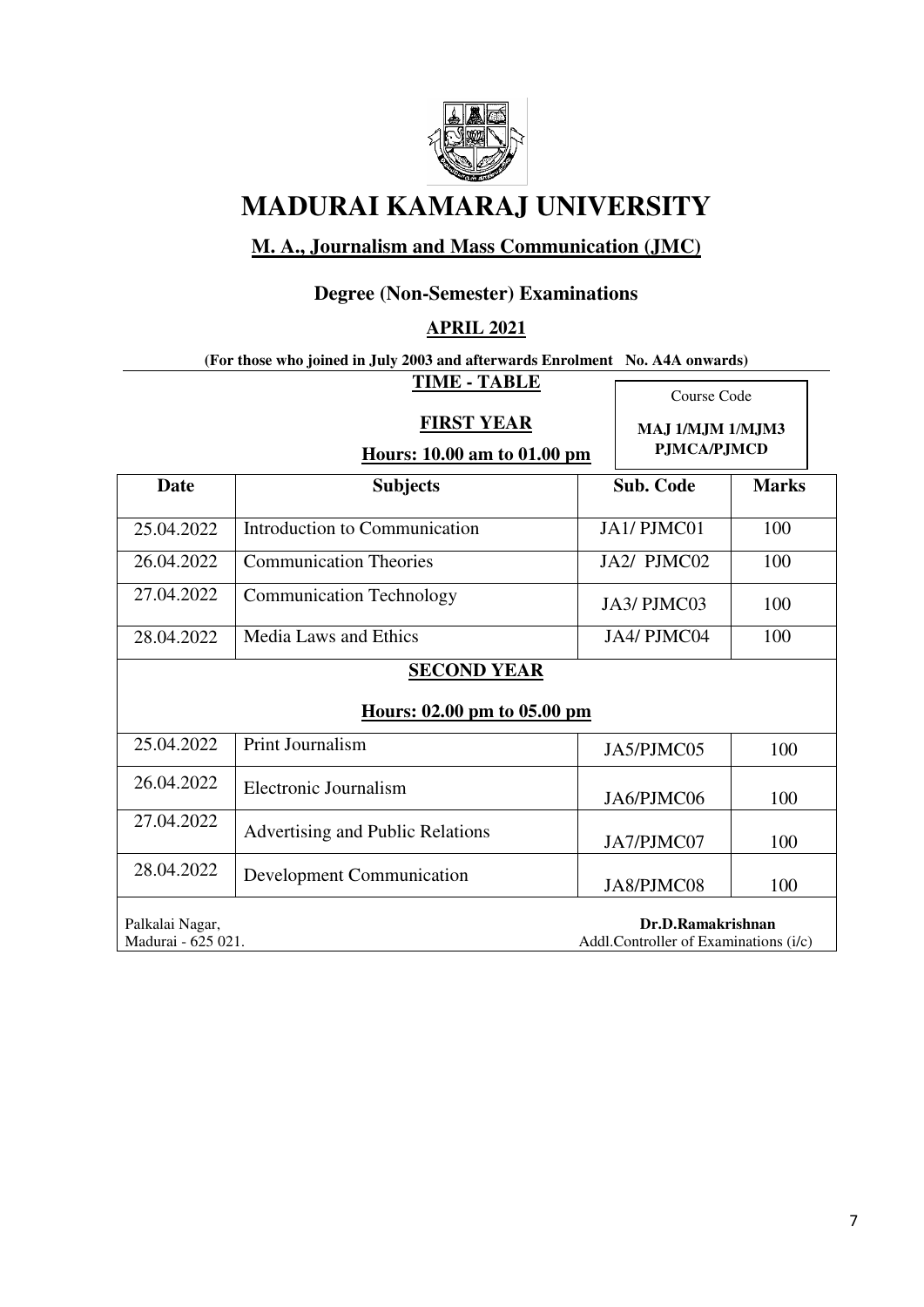

## **M. A., Criminology & Police Administration**

## **Degree (Non-Semester) Examinations**

**APRIL 2021** 

**(PCPLA/PCPLD** is only for Lateral entry candidates**)** 

#### **TIME - TABLE**

**FIRST YEAR** 

Course Code **MAC1/MAC3 PCPAA/ PCPAD/ PCPLA/PCPLD** 

| <b>Date</b>                                                  | <b>Subjects</b>                          | Sub. Code             | <b>Marks</b> |  |
|--------------------------------------------------------------|------------------------------------------|-----------------------|--------------|--|
| 25.04.2022                                                   | Principles of Criminology                | CPA/PCPA01            | 100          |  |
| 26.04.2022                                                   | <b>Theoretical Criminology</b>           | CPB/PCPA02/<br>PCPL01 | 100          |  |
| 27.04.2022                                                   | Criminal Law and Procedure               | CPC/PCPA03            | 100          |  |
| 28.04.2022                                                   | <b>Research Methodology</b>              | CPD/PCPA04/<br>PCPL02 | 100          |  |
|                                                              | <b>SECOND YEAR</b>                       |                       |              |  |
|                                                              | Hours: 02.00 pm to 05.00 pm              |                       |              |  |
| 25.04.2022                                                   | Police Administration and Investigation  | CPE/PCPA05            | 100          |  |
| 26.04.2022                                                   | Penology and Correctional Administration | CPF/PCPA06/<br>PCPL03 | 100          |  |
| 27.04.2022                                                   | Human Rights and Victimology             | CPG/PCPA07            | 100          |  |
| 28.04.2022                                                   | Prevention of Crime and Delinquency      | CPH/<br>PCPA08/PCPL04 | 100          |  |
| Palkalai Nagar,                                              |                                          | Dr.D.Ramakrishnan     |              |  |
| Madurai - 625 021.<br>Addl. Controller of Examinations (i/c) |                                          |                       |              |  |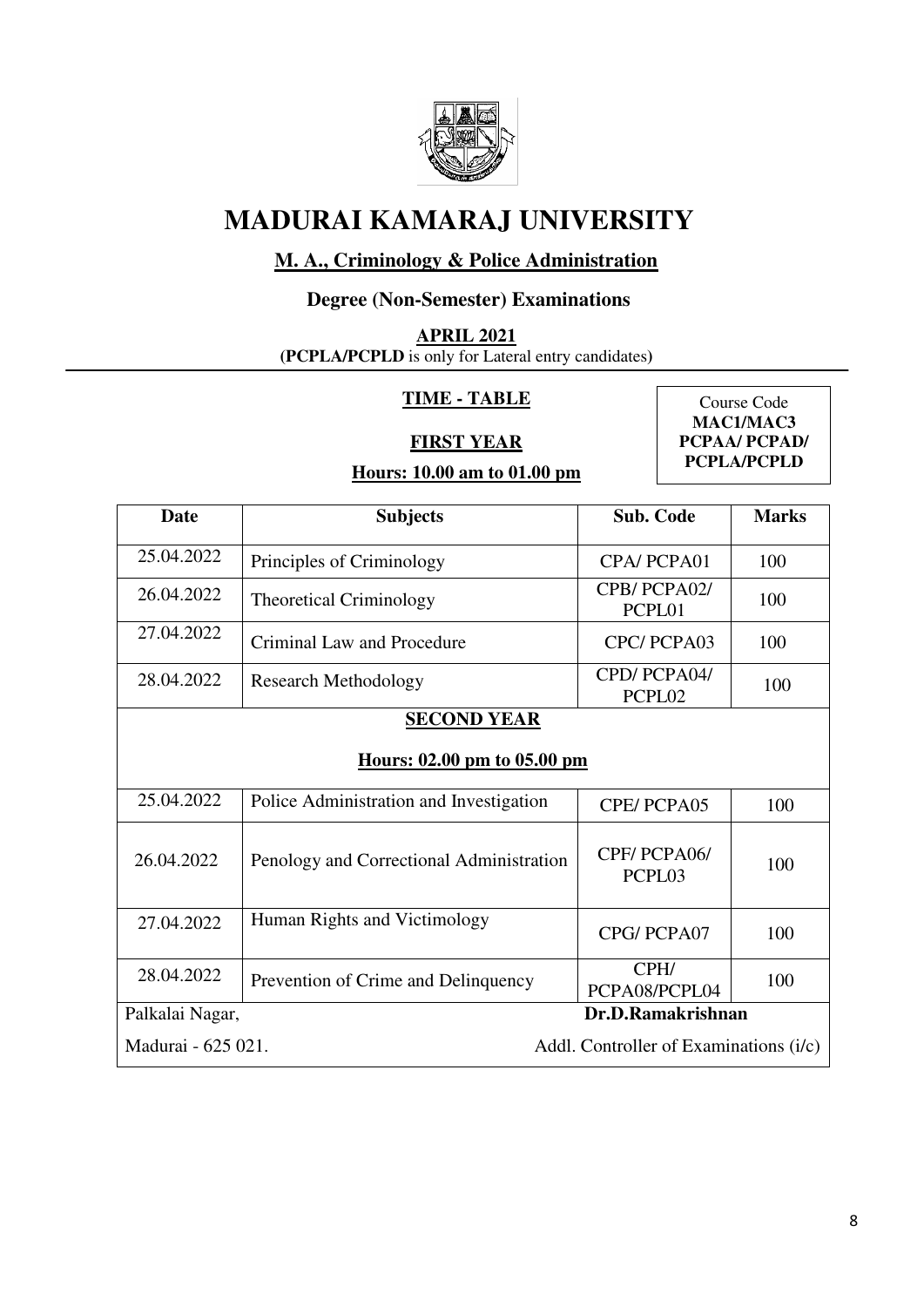

## **M. A. Advertising and Public Relations**

## **Degree (Non-Semester) Examinations**

### **APRIL 2021**

#### **(For those who joined in July 2009 and afterwards Enrolment No. 10A and after)**

|                    | <b>TIME - TABLE</b><br><b>FIRST YEAR</b><br>Hours: 10.00 am to 01.00 pm | Course Code<br>MAA1/MAA3<br>PAPRA/PAPRD |              |
|--------------------|-------------------------------------------------------------------------|-----------------------------------------|--------------|
| <b>Date</b>        | <b>Subjects</b>                                                         | <b>Sub. Code</b>                        | <b>Marks</b> |
| 25.04.2022         | Introduction to Communication                                           | ADA/PAPR01                              | 100          |
| 26.04.2022         | Introduction to Advertising                                             | ADB/PAPR02                              | 100          |
| 27.04.2022         | Principles of Public Relations                                          | ADC/PAPR03                              | 100          |
| 28.04.2022         | <b>Creating Advertisements</b>                                          | ADD/PAPR04                              | 100          |
| 29.04.2022         | Process of Public Relations                                             | ADE/PAPR05                              | 100          |
|                    | <b>SECOND YEAR</b><br>Hours: 02.00 pm to 05.00 pm                       |                                         |              |
| 25.04.2022         | <b>Tools of Public Relations</b>                                        | ADG/PAPR06                              | 100          |
| 26.04.2022         | <b>Integrated Marketing Communications</b>                              | ADH/PAPR07                              | 100          |
| 27.04.2022         | Media Planning                                                          | ADI/PAPR08                              | 100          |
| 28.04.2022         | <b>Advertising Campaigns</b>                                            | ADJ/PAPR09                              | 100          |
| 29.04.2022         | Advertising and Public Relations<br>Research                            | ADK/PAPR10                              | 100          |
| Palkalai Nagar,    |                                                                         | Dr.D.Ramakrishnan                       |              |
| Madurai - 625 021. |                                                                         | Addl. Controller of Examinations (i/c)  |              |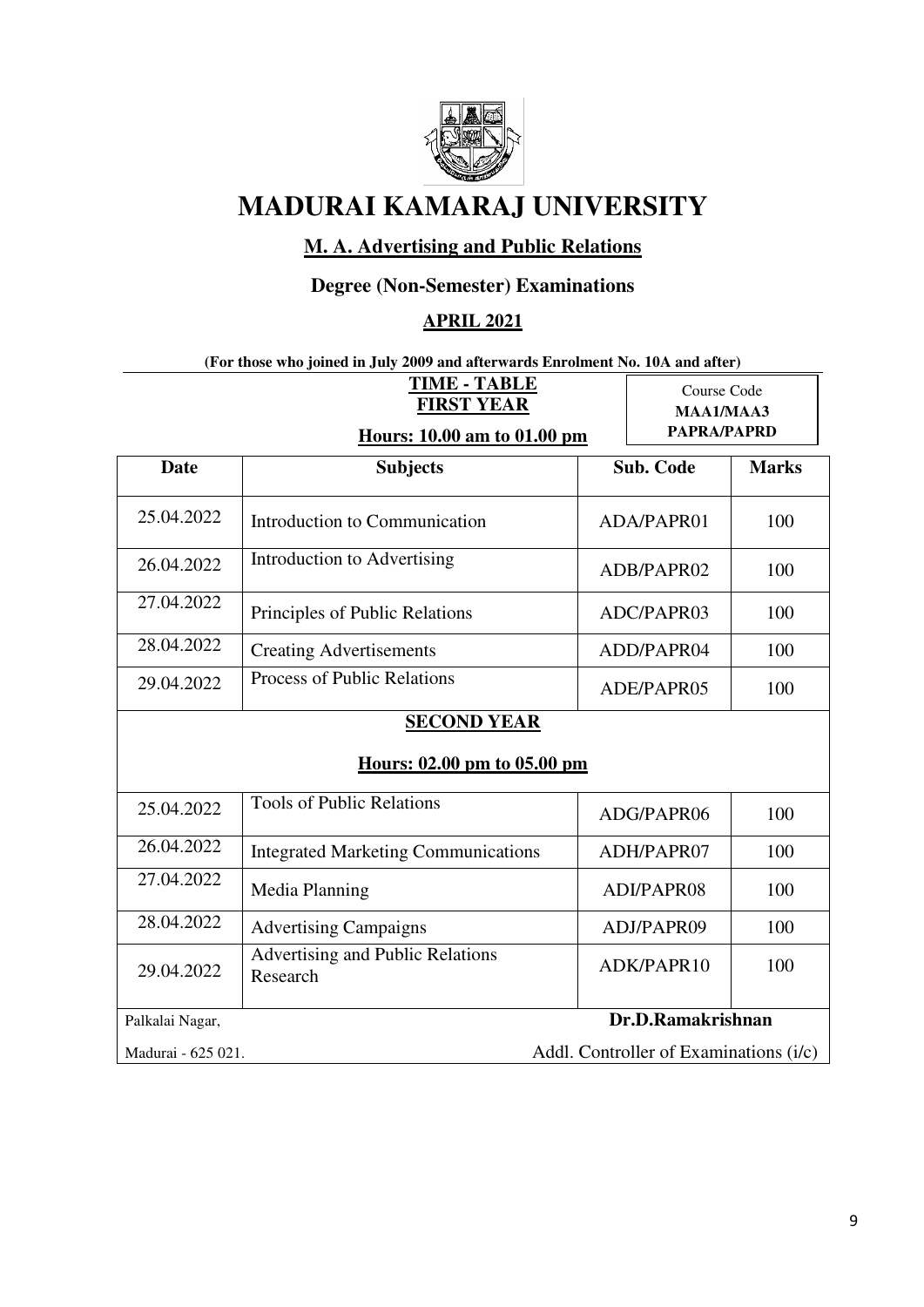

### **M.A. Br.III(c) & (a) Economics**

## **Degree (Non-Semester) Examinations**

#### **APRIL 2021**

#### **(For those who joined in July 2003 and afterwards Enrolment No. A4A and after)**

| <b>TIME - TABLE</b><br><b>FIRST YEAR</b> |                                                          | Course Code<br>MAE2/MAE1/MAE3          |                    |
|------------------------------------------|----------------------------------------------------------|----------------------------------------|--------------------|
|                                          | Hours: 10.00 am to 01.00 pm                              |                                        | <b>PECOA/PECOD</b> |
| <b>Date</b>                              | <b>Subjects</b>                                          | Sub. Code                              | <b>Marks</b>       |
| 25.04.2022                               | Micro Economic Analysis                                  | ZA1/PECO01                             | 100                |
| 26.04.2022                               | Macro Economic Analysis                                  | ZA2/PECO02                             | 100                |
| 27.04.2022                               | <b>Public Economics</b>                                  | ZA3/PECO03                             | 100                |
| 28.04.2022                               | <b>Indian Economic Policy</b>                            | ZA4/ PECO04                            | 100                |
|                                          | <b>SECOND YEAR</b><br><u>Hours: 02.00 pm to 05.00 pm</u> |                                        |                    |
| 25.04.2022                               | <b>Quantitative Methods</b>                              | ZA5/PECO05                             | 100                |
| 26.04.2022                               | Economics of Growth and Development                      | ZA6/PECO06                             | 100                |
| 27.04.2022                               | International Trade and Finance                          | ZA7/PECO07                             | 100                |
| 28.04.2022                               | <b>Agricultural Economics</b>                            | ZA8/PECO08                             | 100                |
|                                          | Dr.D.Ramakrishnan<br>Palkalai Nagar,                     |                                        |                    |
| Madurai - 625 021.                       |                                                          | Addl. Controller of Examinations (i/c) |                    |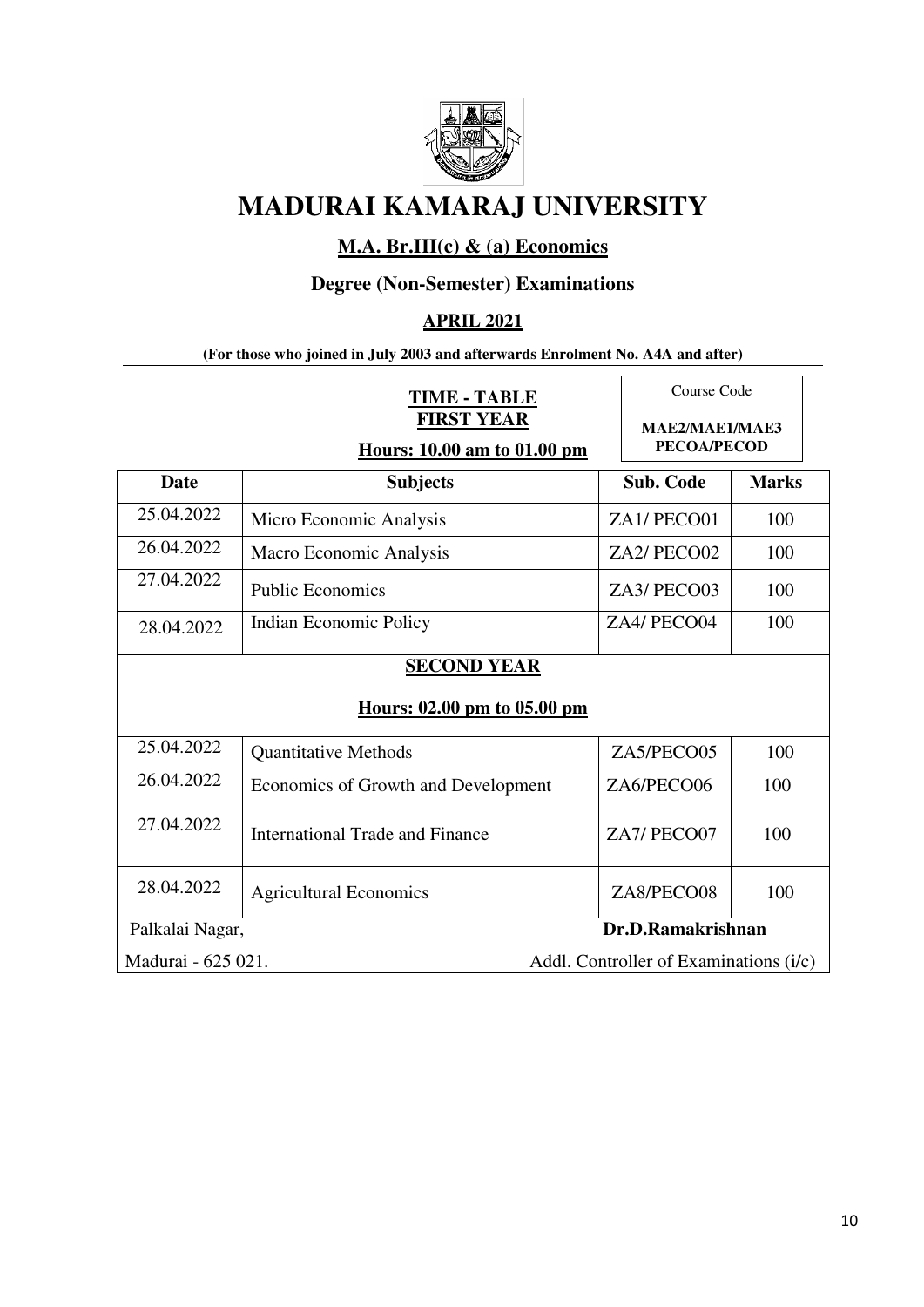

## **M.L.S. / M.L.M. / M.A., Labour Management**

#### **Degree (Non-Semester) Examinations**

**APRIL 2021** 

 Directorate of Distance Education including Open University System (For those who joined in July 2002 before and July 2003 after)

Course Code

### **TIME - TABLE**

#### **FIRST YEAR**

**MLM6/MLM5/ MLM 1/MLM3 MAMLA/MAMLD** 

L

| <b>Date</b>                                       | <b>Subjects</b>                                                     | <b>Sub. Code</b>                       | <b>Marks</b> |  |
|---------------------------------------------------|---------------------------------------------------------------------|----------------------------------------|--------------|--|
| 25.04.2022                                        | Labour and Social Economics                                         | LS1/MAML01                             | 100          |  |
| 26.04.2022                                        | Trade Unionism and Labour Welfare                                   | LS2/MAML02                             | 100          |  |
| 27.04.2022                                        | Industrial Relations                                                | LS3/MAML03                             | 100          |  |
| 28.04.2022                                        | Organizational Behavior and Human<br><b>Resources Management</b>    | LS4/ MAML04                            | 100          |  |
| <b>SECOND YEAR</b><br>Hours: 02.00 pm to 05.00 pm |                                                                     |                                        |              |  |
| 25.04.2022                                        |                                                                     |                                        | 100          |  |
|                                                   | <b>Training and Development</b>                                     | LS5/MAML05                             |              |  |
| 26.04.2022                                        | Wage and Employment Administration                                  | LS6/MAML06                             | 100          |  |
| 27.04.2022                                        | <b>Labour Legislations</b><br>(Enl. No. A4A to A6C Candidates only) | LS7                                    | 100          |  |
|                                                   | Labour Legislations and Human Rights<br>(Enl. No. A7A and after)    | LS7/MAML07                             | 100          |  |
| 28.04.2022                                        | <b>Social Research and Statistics</b>                               | LS8/MAML08                             | 100          |  |
| Palkalai Nagar,                                   |                                                                     | Dr.D.Ramakrishnan                      |              |  |
| Madurai - 625 021.                                |                                                                     | Addl. Controller of Examinations (i/c) |              |  |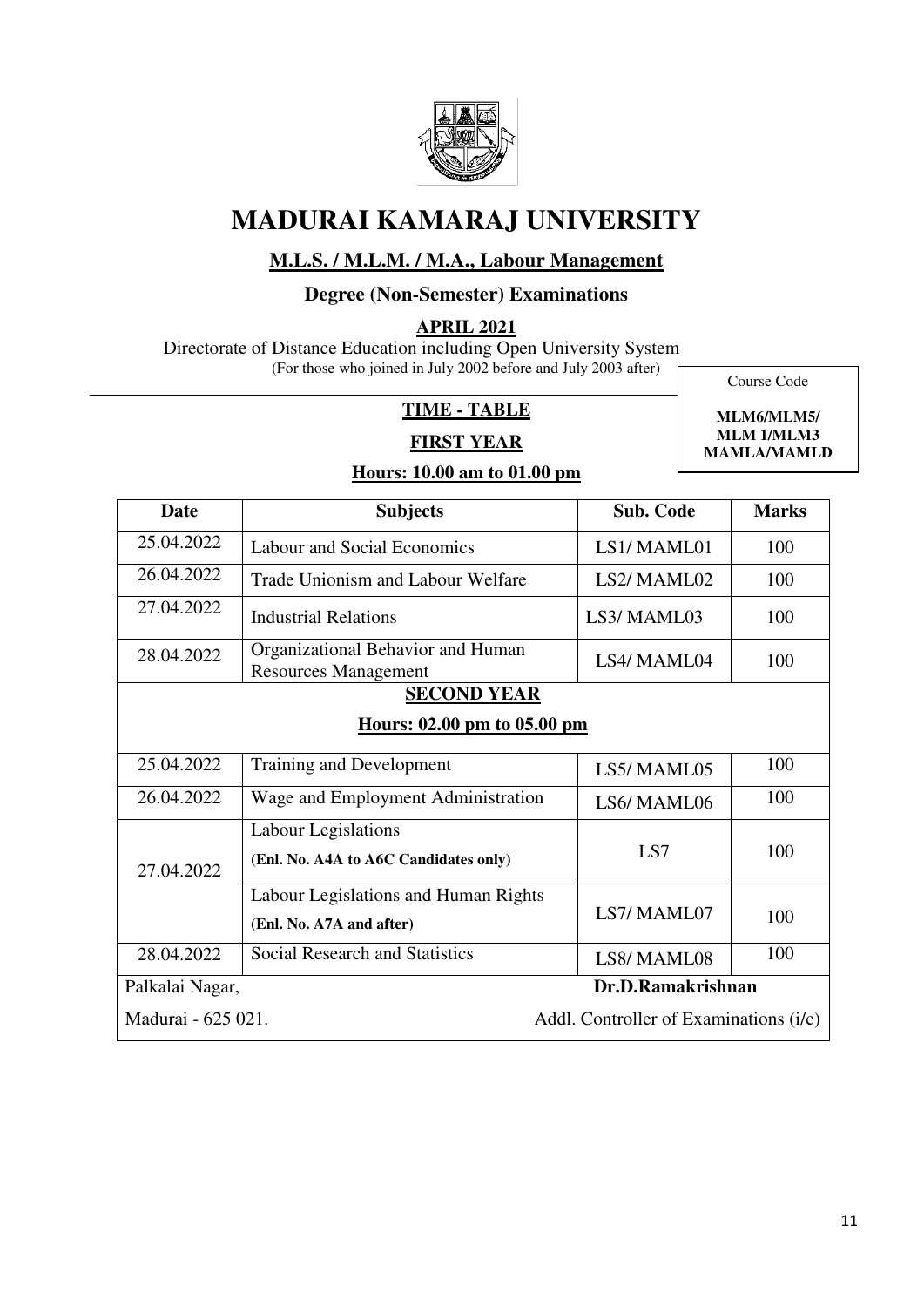

## **M. A., English**

## **Degree (Non-Semester) Examinations**

#### **APRIL 2021**

**(For those who joined in July 2003 and afterwards Enrolment No. A4A and after)** 

#### **TIME – TABLE**

Course Code

#### **FIRST YEAR**

**Hours: 10.00 am to 01.00 pm** 

**MAN2/MAN1/MAN3 PENGA/PENGD**

| <b>Date</b>                                                  | <b>Subjects</b>                                    | <b>Sub. Code</b>  | <b>Marks</b> |  |
|--------------------------------------------------------------|----------------------------------------------------|-------------------|--------------|--|
|                                                              |                                                    |                   |              |  |
| 25.04.2022                                                   | The Elizabethan and the Augustan Ages              | SA1/PENG01        | 100          |  |
| 26.04.2022                                                   | The Romantic and the Victorian Ages                | SA2/PENG02        | 100          |  |
| 27.04.2022                                                   | Modern and Post-Modern Literature                  | SA3/PENG03        | 100          |  |
| 28.04.2022                                                   | American Literature                                | SA4/PENG04        | 100          |  |
| <b>SECOND YEAR</b><br>Hours: 02.00 pm to 05.00 pm            |                                                    |                   |              |  |
| 25.04.2022                                                   | Indian Writing in English                          | SA5/PENG05        | 100          |  |
| 26.04.2022                                                   | The Study of English and English Language Teaching | SA6/PENG06        | 100          |  |
| 27.04.2022                                                   | An Introduction to Literary Criticism              | SA7/PENG07        | 100          |  |
| 28.04.2022                                                   | Journalism and Mass Communication                  | SA8/PENG08        | 100          |  |
| Palkalai Nagar,                                              |                                                    | Dr.D.Ramakrishnan |              |  |
| Madurai - 625 021.<br>Addl. Controller of Examinations (i/c) |                                                    |                   |              |  |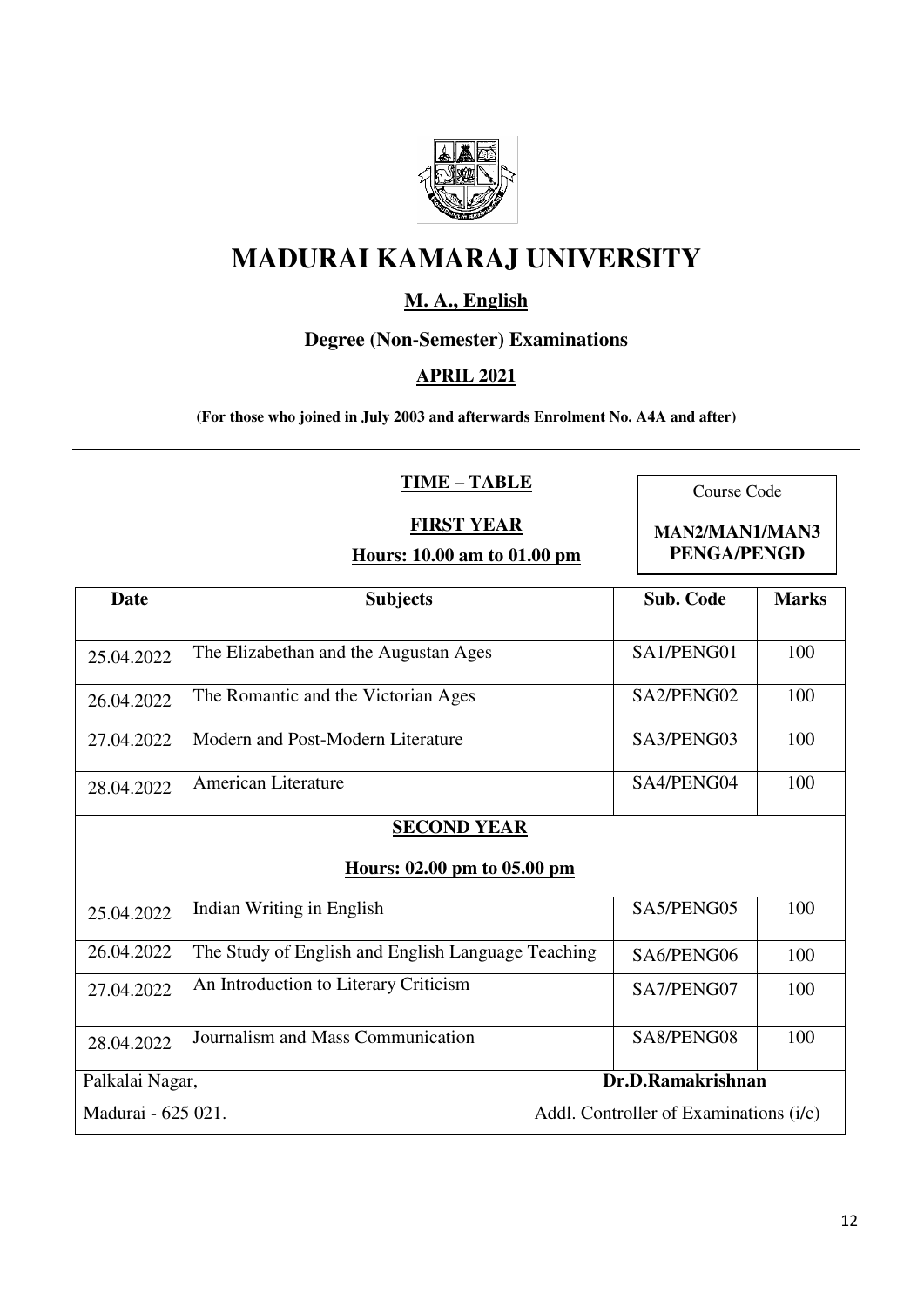

## **M. A., English Language & Linguistics**

## **Degree (Non-Semester) Examinations**

## **APRIL 2021**

#### **TIME - TABLE**

### **FIRST YEAR**

#### **Hours: 10.00 am to 01.00 pm**

Course Code

**PELLA/PELLD** 

| Date                                              | <b>Subjects</b>                                                                                                                                   | <b>Sub. Code</b>  | <b>Marks</b> |
|---------------------------------------------------|---------------------------------------------------------------------------------------------------------------------------------------------------|-------------------|--------------|
| 25.04.2022                                        | Phonetics and Linguistic skills                                                                                                                   |                   |              |
|                                                   |                                                                                                                                                   | PELL01            | 100          |
| 26.04.2022                                        | <b>Practical Rhetoric</b>                                                                                                                         |                   |              |
|                                                   |                                                                                                                                                   | PELL02            | 100          |
|                                                   | Survey of English Literature and Language-I                                                                                                       |                   |              |
| 27.04.2022                                        | to Pre Raphaelite<br>(From Chaucer)<br>the                                                                                                        | PELL03            | 100          |
|                                                   | Behaviorist: Skinner to Bloomfield)                                                                                                               |                   |              |
| 28.04.2022                                        | <b>English for Employability</b>                                                                                                                  | PELL04            | 100          |
| <b>SECOND YEAR</b><br>Hours: 02.00 pm to 05.00 pm |                                                                                                                                                   |                   |              |
| 25.04.2022                                        | Fundamental concepts of Linguistics                                                                                                               | PELL05            | 100          |
| 26.04.2022                                        | Survey of English Literature and Language – II<br>(From Romantic age to Modern age. The<br>Cognitivist: Ferdinand de Saussure to Noam<br>Chomsky) | PELL06            | 100          |
| 27.04.2022                                        | Modern English Grammar                                                                                                                            | PELL07            | 100          |
| 28.04.2022                                        | <b>English for Technical Writing</b>                                                                                                              | PELL08            | 100          |
| Palkalai Nagar,                                   |                                                                                                                                                   | Dr.D.Ramakrishnan |              |
|                                                   | Madurai - 625 021.<br>Addl.Controller of Examinations (i/c)                                                                                       |                   |              |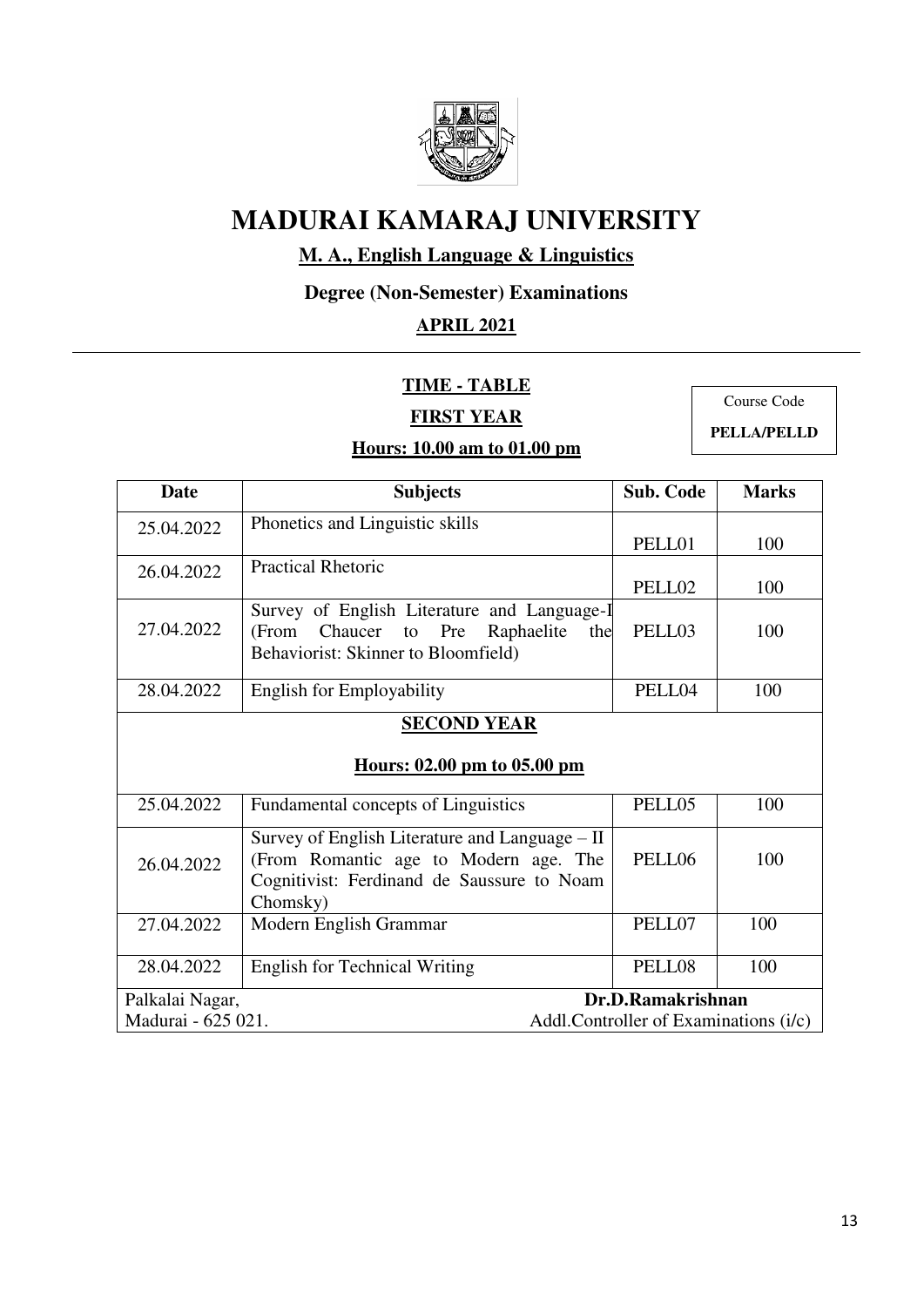

## **M. A., Hindi**

## **Degree (Non-Semester) Examinations**

## **APRIL 2021**

#### **TIME - TABLE**

**FIRST YEAR** 

Course Code

**MAK1/MAK3 PHINA/PHIND** 

| Date                                                         | <b>Subjects</b>                              | <b>Sub. Code</b>                     | <b>Marks</b> |
|--------------------------------------------------------------|----------------------------------------------|--------------------------------------|--------------|
| 25.04.2022                                                   | <b>Modern Prose</b>                          | KH1/PHIN01                           | 100          |
| 26.04.2022                                                   | Modern Poetry                                | KH <sub>2</sub> / PHIN <sub>02</sub> | 100          |
| 27.04.2022                                                   | History of Hindi Literature                  | KH3/PHIN03                           | 100          |
| 28.04.2022                                                   | Proyojanmoolak Hindi and Journalism          | KH4/PHIN04                           | 100          |
|                                                              | <b>SECOND YEAR</b>                           |                                      |              |
| Hours: 02.00 pm to 05.00 pm                                  |                                              |                                      |              |
| 25.04.2022                                                   | <b>Ancient and Medieval Poetry</b>           | KH5/PHIN05                           | 100          |
| 26.04.2022                                                   | History of Hindi Language and<br>Linguistics | KH6/PHIN06                           | 100          |
| 27.04.2022                                                   | <b>Indian and Western Poetics</b>            | KH7/PHIN07                           | 100          |
| 28.04.2022                                                   | <b>Essay and Translation Theories</b>        | KH8/PHIN08                           | 100          |
| Dr.D.Ramakrishnan<br>Palkalai Nagar,                         |                                              |                                      |              |
| Madurai - 625 021.<br>Addl. Controller of Examinations (i/c) |                                              |                                      |              |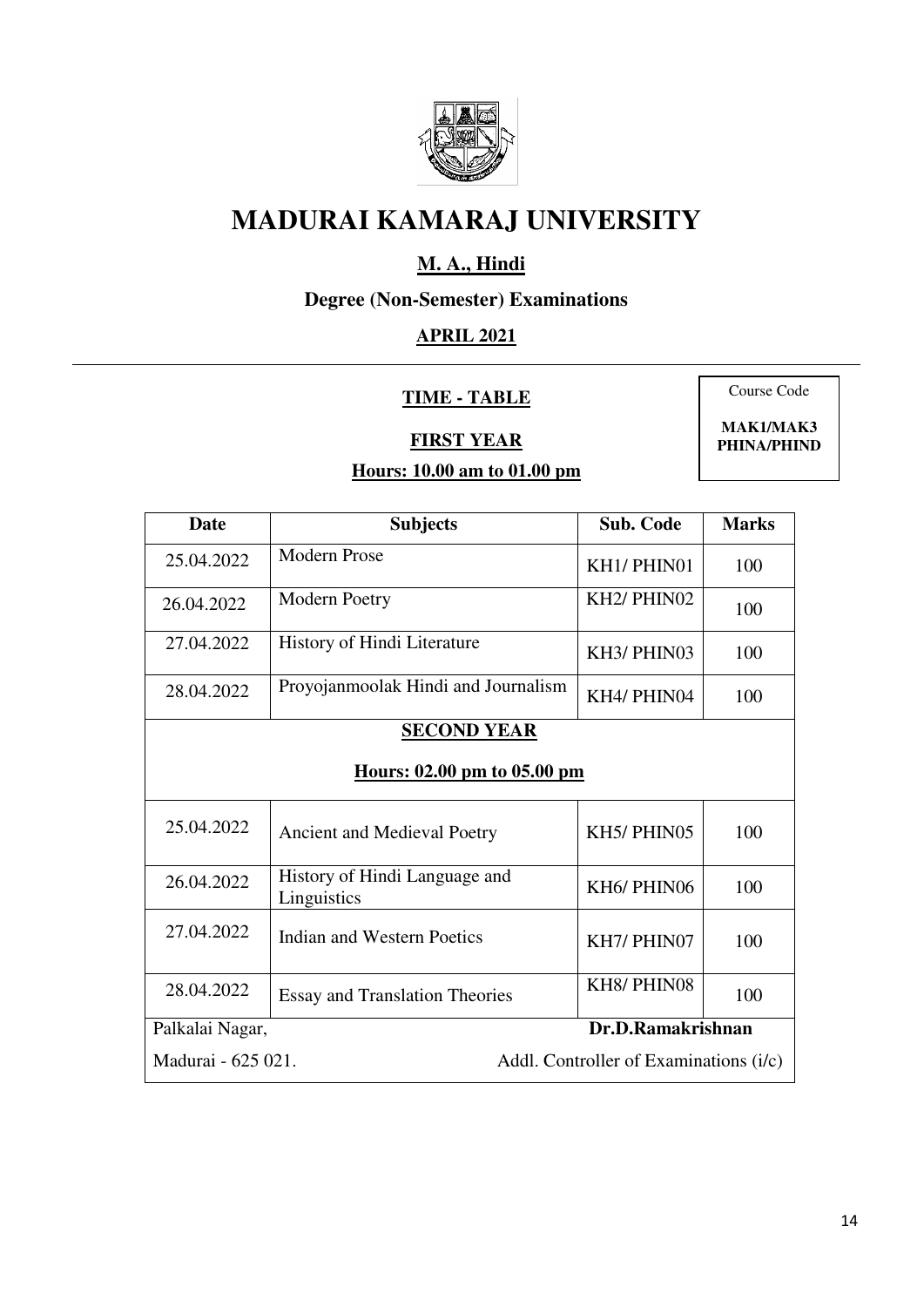

## **M. A., Social Work**

**Degree (Non-Semester) Examinations** 

## **APRIL 2021**

## **TIME - TABLE**

## **FIRST YEAR**

**Hours: 10.00 am to 01.00 pm** 

Course Code **PSWKA/PSWKD** 

| Date                                                         | <b>Subjects</b>                                 |                   | <b>Marks</b> |  |  |  |
|--------------------------------------------------------------|-------------------------------------------------|-------------------|--------------|--|--|--|
| 25.04.2022                                                   | Introduction to Social Work                     | Code<br>PSWK01    | 100          |  |  |  |
| 26.04.2022                                                   | Social Case Work and Group Work                 | PSWK02            | 100          |  |  |  |
| 27.04.2022                                                   | Social Policy and Social Welfare Administration | PSWK03            | 100          |  |  |  |
| 28.04.2022                                                   | Social Work and the Marginalized                | PSWK04            | 100          |  |  |  |
| 29.04.2022                                                   | <b>Social Research and Statistics</b>           | PSWK05            | 100          |  |  |  |
|                                                              | <b>SECOND YEAR</b>                              |                   |              |  |  |  |
|                                                              | Hours: 02.00 pm to 05.00 pm                     |                   |              |  |  |  |
| 25.04.2022                                                   | Community Organization and Social Action        | PSWK06            | 100          |  |  |  |
| 26.04.2022                                                   | <b>Community Development</b>                    | PSWK07            | 100          |  |  |  |
| 27.04.2022                                                   | Human Resource Management                       | PSWK08            | 100          |  |  |  |
| 28.04.2022                                                   | <b>Community Health and Medical Social Work</b> | PSWK09            | 100          |  |  |  |
| Palkalai Nagar,                                              |                                                 | Dr.D.Ramakrishnan |              |  |  |  |
| Madurai - 625 021.<br>Addl. Controller of Examinations (i/c) |                                                 |                   |              |  |  |  |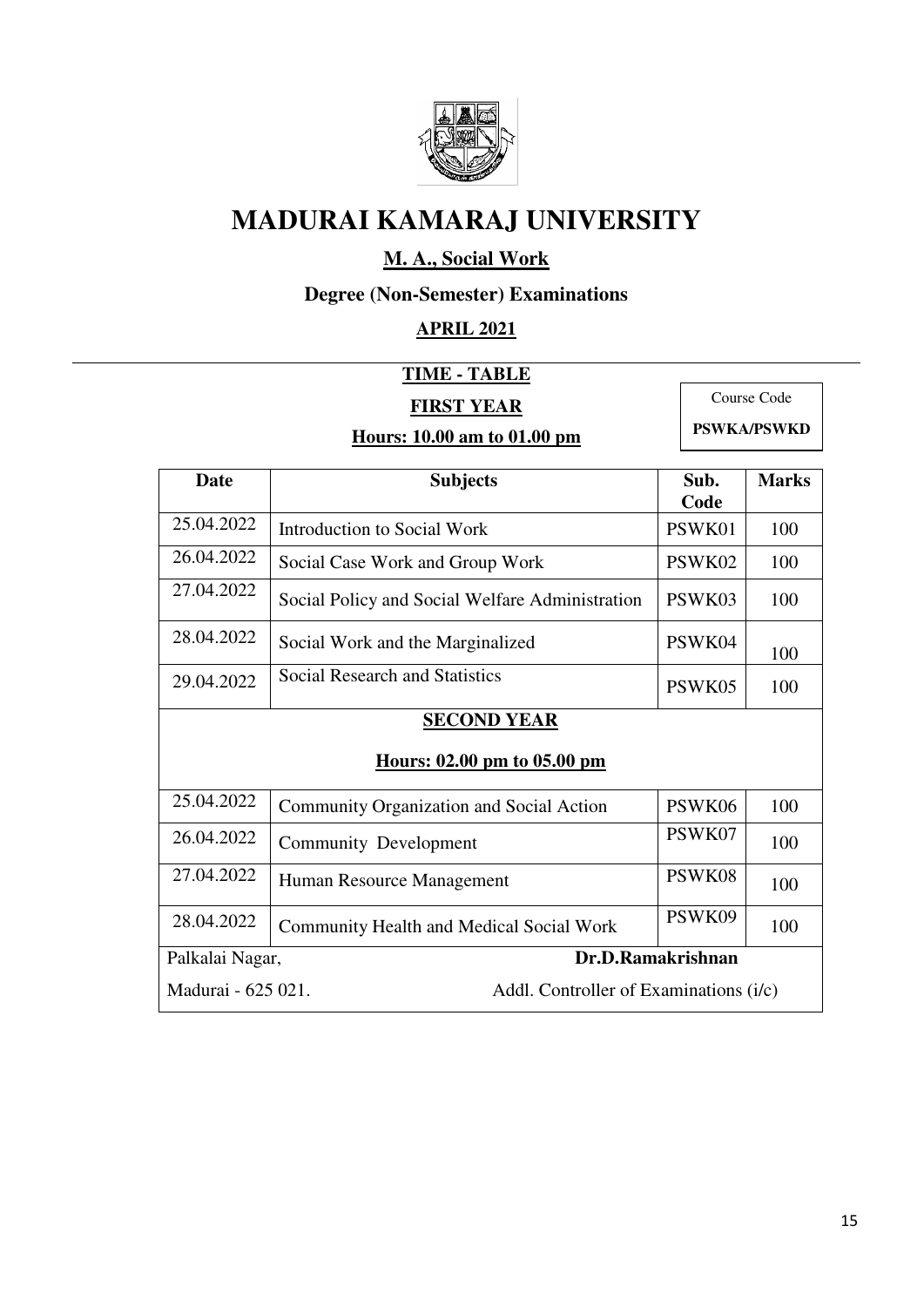

**(M. T. M.) Master of Tourism Management / M. A., Tourism Management** 

**Degree (Non-Semester) Examinations** 

**APRIL 2021** 

**(For those who joined in July 2003 and afterwards i.e. Enrolment No. A4A and after)** 

**TIME - TABLE FIRST YEAR** 

**Hours: 10.00 am to 01.00 pm** 

Course Code MTA1/MTM1/ MTM3/PTMTA-PTMTD

| <b>Date</b>       | <b>Subjects</b>                        | <b>Sub. Code</b> | <b>Marks</b> |
|-------------------|----------------------------------------|------------------|--------------|
| 25.04.2022        | <b>Tourism Management</b>              | MT1/PTMT01       | 100          |
| 26.04.2022        | <b>Tourism Product</b>                 | MT2/PTMT02       | 100          |
| 27.04.2022        | Cultural Heritage of India             | MT3/PTMT03       | 100          |
| 28.04.2022        | <b>Tourism Marketing</b>               | MT4/PTMT04       | 100          |
|                   | <b>Language of Communication</b>       |                  |              |
|                   | Spoken English<br>$\mathbf{i}$         | MTE/PTME01       | 100          |
| 29.04.2022        | ii) Spoken French                      | MTF/PTMF01       | 100          |
|                   | iii) Spoken Hindi                      | MTH/PTMH01       | 100          |
|                   | <b>SECOND YEAR</b>                     |                  |              |
|                   | Hours: 02.00 pm to 05.00 pm            |                  |              |
| 25.04.2022        | Tourism Policy and Planning            | MT6/PTMT05       | 100          |
| 26.04.2022        | Eco-Tourism                            | MT7/PTMT06       | 100          |
| 27.04.2022        | <b>Travel Management</b>               | MT8/PTMT07       | 100          |
| 28.04.2022        | <b>Hospitality Management</b>          | MT9/PTMT08       | 100          |
| Palkalai Nagar,   | Dr.D.Ramakrishnan                      |                  |              |
| Madurai - 625021. | Addl. Controller of Examinations (i/c) |                  |              |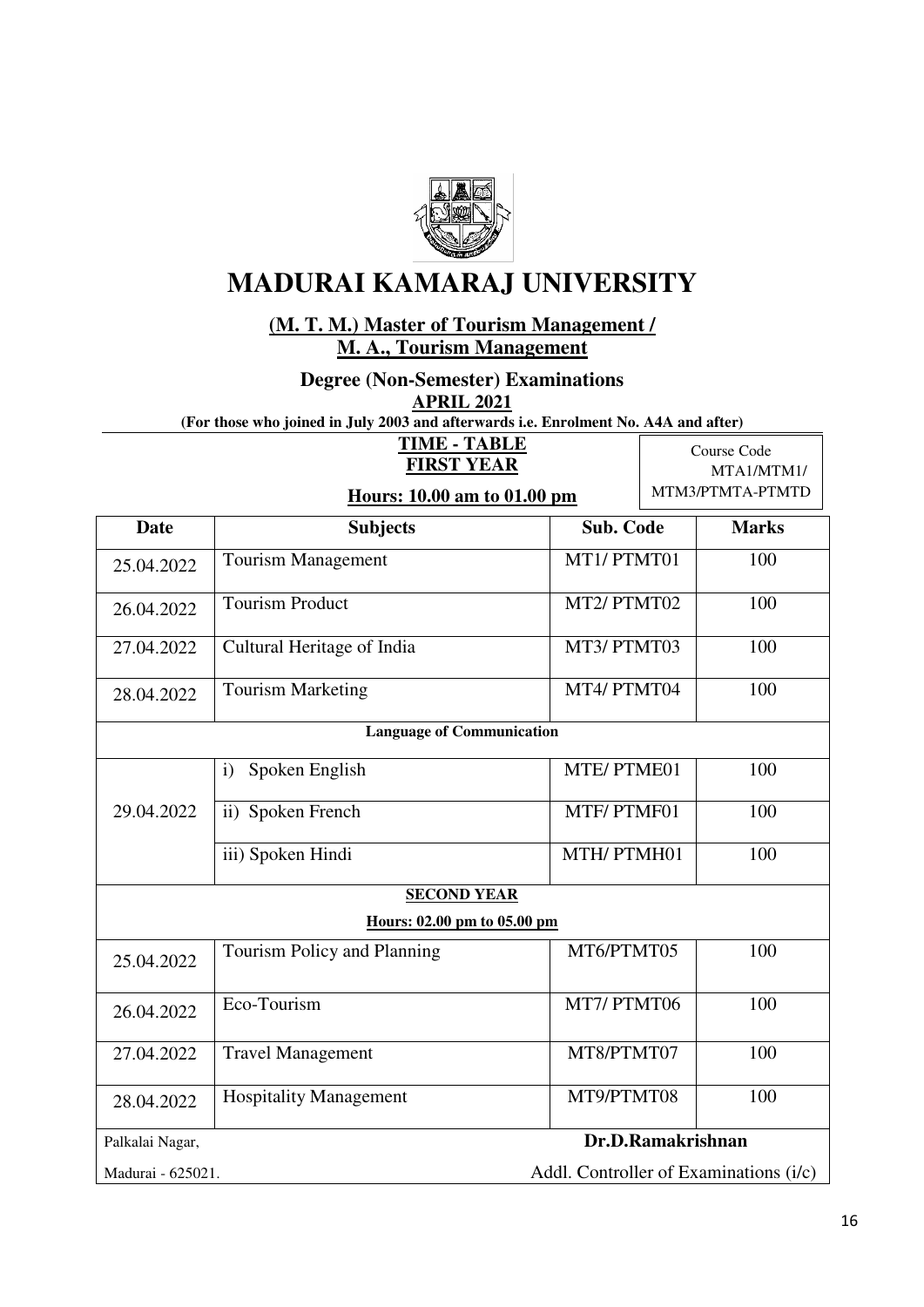

## **M. A., Human Rights**

**Degree (Non-Semester) Examinations** 

## **APRIL 2021**

## **TIME - TABLE**

**FIRST YEAR** 

Course Code

**PHMRA/PHMRD** 

| <b>Date</b>        | <b>Subjects</b>                                             | <b>Sub. Code</b>  | <b>Mark</b> |  |  |  |
|--------------------|-------------------------------------------------------------|-------------------|-------------|--|--|--|
|                    |                                                             |                   | S           |  |  |  |
| 25.04.2022         | <b>Introduction to Human Rights</b>                         | PHMR01            | 100         |  |  |  |
| 26.04.2022         | Principles and Theories of Human Rights                     | PHMR02            | 100         |  |  |  |
| 27.04.2022         | International Organizations and Instruments of Human Rights | PHMR03            | 100         |  |  |  |
| 28.04.2022         | Human Rights in India                                       | PHMR04            | 100         |  |  |  |
|                    | <b>SECOND YEAR</b>                                          |                   |             |  |  |  |
|                    | Hours: 02.00 pm to 05.00 pm                                 |                   |             |  |  |  |
| 25.04.2022         | Issues and Human Rights in India                            | PHMR05            | 100         |  |  |  |
| 26.04.2022         | Promotion and Protection of Human Rights                    | PHMR06            | 100         |  |  |  |
| 27.04.2022         | Human Rights Education, Teaching and Training               | PHMR07            | 100         |  |  |  |
| 28.04.2022         | Human Rights Activism and Role of NGO's                     | PHMR08            | 100         |  |  |  |
| Palkalai Nagar,    |                                                             | Dr.D.Ramakrishnan |             |  |  |  |
| Madurai - 625 021. | Addl. Controller of Examinations (i/c)                      |                   |             |  |  |  |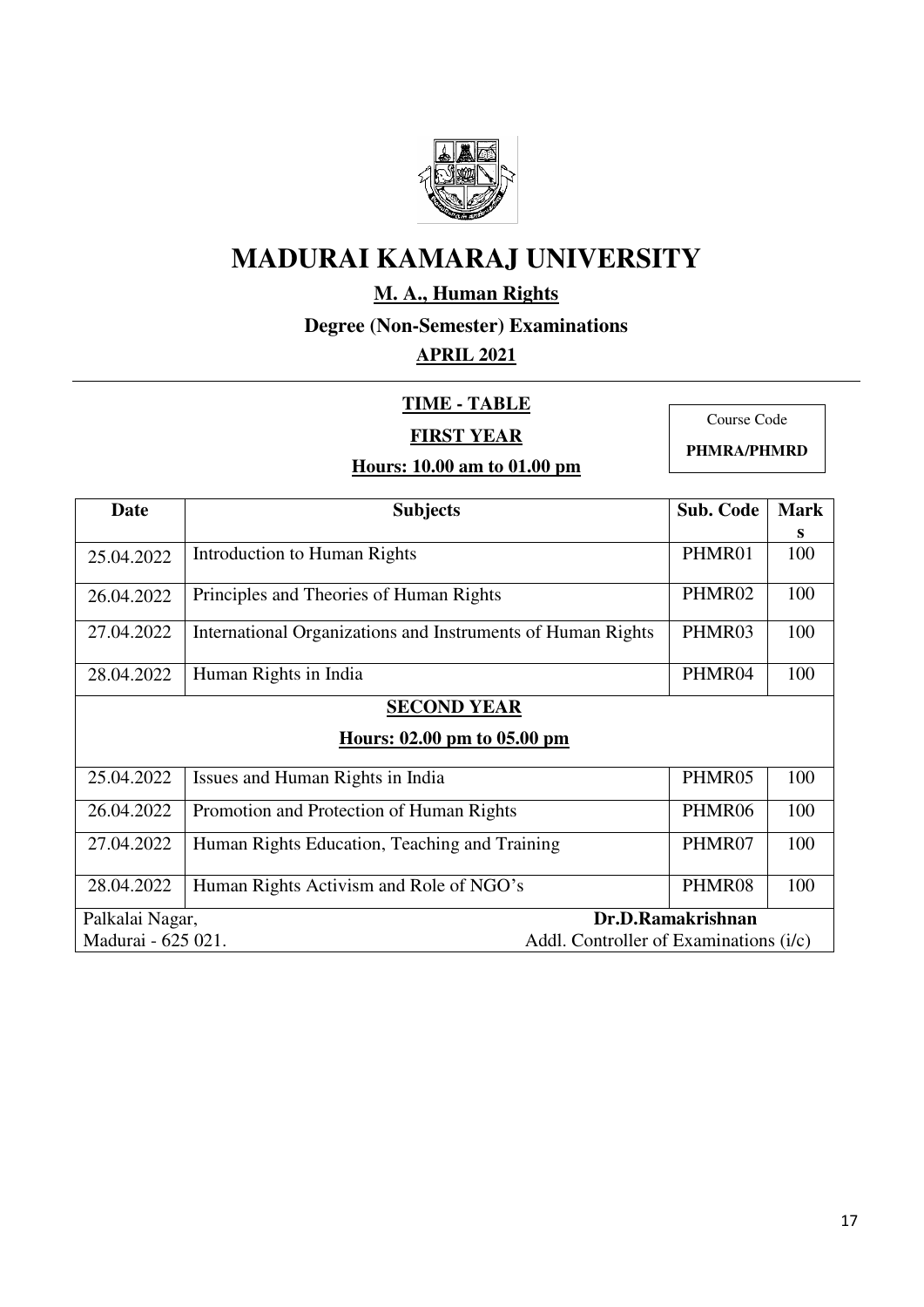

## **M. A. Women's Studies**

### **Degree (Non-Semester) Examinations**

## **APRIL 2021**

**TIME - TABLE** 

Course Code

**FIRST YEAR** 

**PWSTA/PWSTD** 

| <b>Date</b>                                                  | <b>Subjects</b>                                  | Sub.              | <b>Marks</b> |  |
|--------------------------------------------------------------|--------------------------------------------------|-------------------|--------------|--|
|                                                              |                                                  | Code              |              |  |
| 25.04.2022                                                   | Principles of Women's Studies                    | PWST01            | 100          |  |
| 26.04.2022                                                   | <b>Research Methodology</b>                      | PWST02            | 100          |  |
| 27.04.2022                                                   | Perspectives and Approaches of Women's Studies   | PWST03            | 100          |  |
| 28.04.2022                                                   | Women and Society                                | PWST04            | 100          |  |
| <b>SECOND YEAR</b><br>Hours: 02.00 pm to 05.00 pm            |                                                  |                   |              |  |
| 25.04.2022                                                   | Women and Health                                 | PWST05            | 100          |  |
| 26.04.2022                                                   | Women's Education, Development and Globalization | PWST06            | 100          |  |
| 27.04.2022                                                   | <b>Legal Provisions: Gender Concerns</b>         | PWST07            | 100          |  |
| 28.04.2022                                                   | Women and Family Welfare                         | PWST08            | 100          |  |
| Palkalai Nagar,                                              |                                                  | Dr.D.Ramakrishnan |              |  |
| Madurai - 625 021.<br>Addl. Controller of Examinations (i/c) |                                                  |                   |              |  |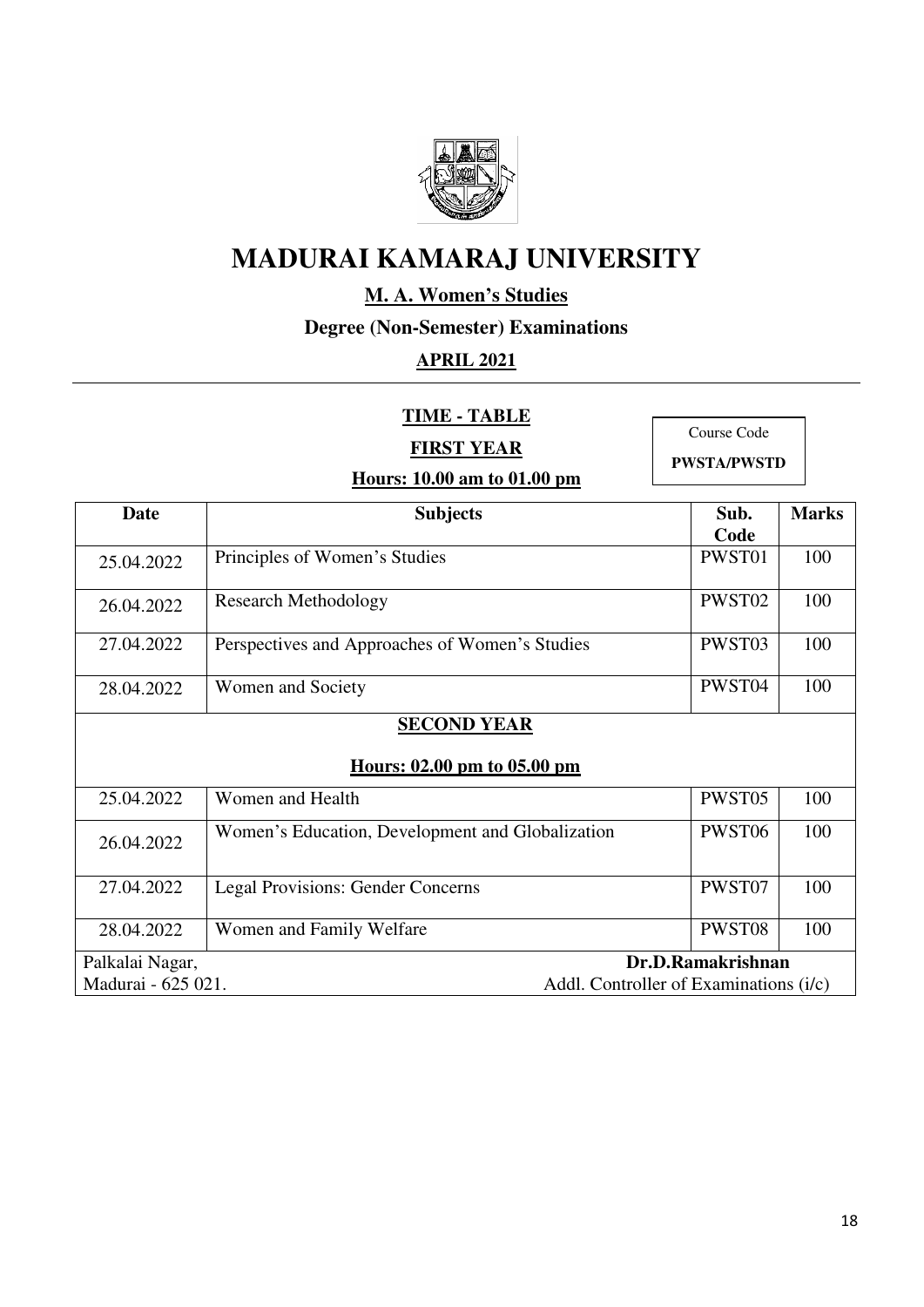

## **M.A. in Yoga for Human Excellence**

## **Degree (Non-Semester) Examinations**

## **APRIL 2021**

| <b>TIME - TABLE</b>                                          |                                                       |                  |              |  |
|--------------------------------------------------------------|-------------------------------------------------------|------------------|--------------|--|
|                                                              | <b>FIRST YEAR</b>                                     | Course Code      |              |  |
|                                                              | Hours: 10.00 am to 01.00 pm                           | PYHEA/PYHED      |              |  |
| <b>Date</b>                                                  | <b>Subjects</b>                                       | <b>Sub. Code</b> | <b>Marks</b> |  |
| 25.04.2022                                                   | Origin, Growth and Developments of Yoga               | PYHE01           | 100          |  |
| 26.04.2022                                                   | Physical Health                                       | PYHE02           | 100          |  |
| 27.04.2022                                                   | Rejuvenation of Life – Force and Streamlining of Mind | PYHE03           | 100          |  |
| 28.04.2022                                                   | Role of Yoga on Sublimation and Social Welfare        | PYHE04           | 100          |  |
| <b>SECOND YEAR</b>                                           |                                                       |                  |              |  |
|                                                              | Hours: 02.00 pm to 05.00 pm                           |                  |              |  |
| 25.04.2022                                                   | Science of Divinity and Realization of Self           | PYHE05           | 100          |  |
| 26.04.2022                                                   | World Community Life                                  | PYHE06           | 100          |  |
| 27.04.2022                                                   | <b>World Peace Plans</b>                              | PYHE07           | 100          |  |
| 28.04.2022                                                   | Guidance and Counseling, Psychotherapy                | PYHE08           | 100          |  |
| Palkalai Nagar,<br>Dr.D.Ramakrishnan                         |                                                       |                  |              |  |
| Madurai - 625 021.<br>Addl. Controller of Examinations (i/c) |                                                       |                  |              |  |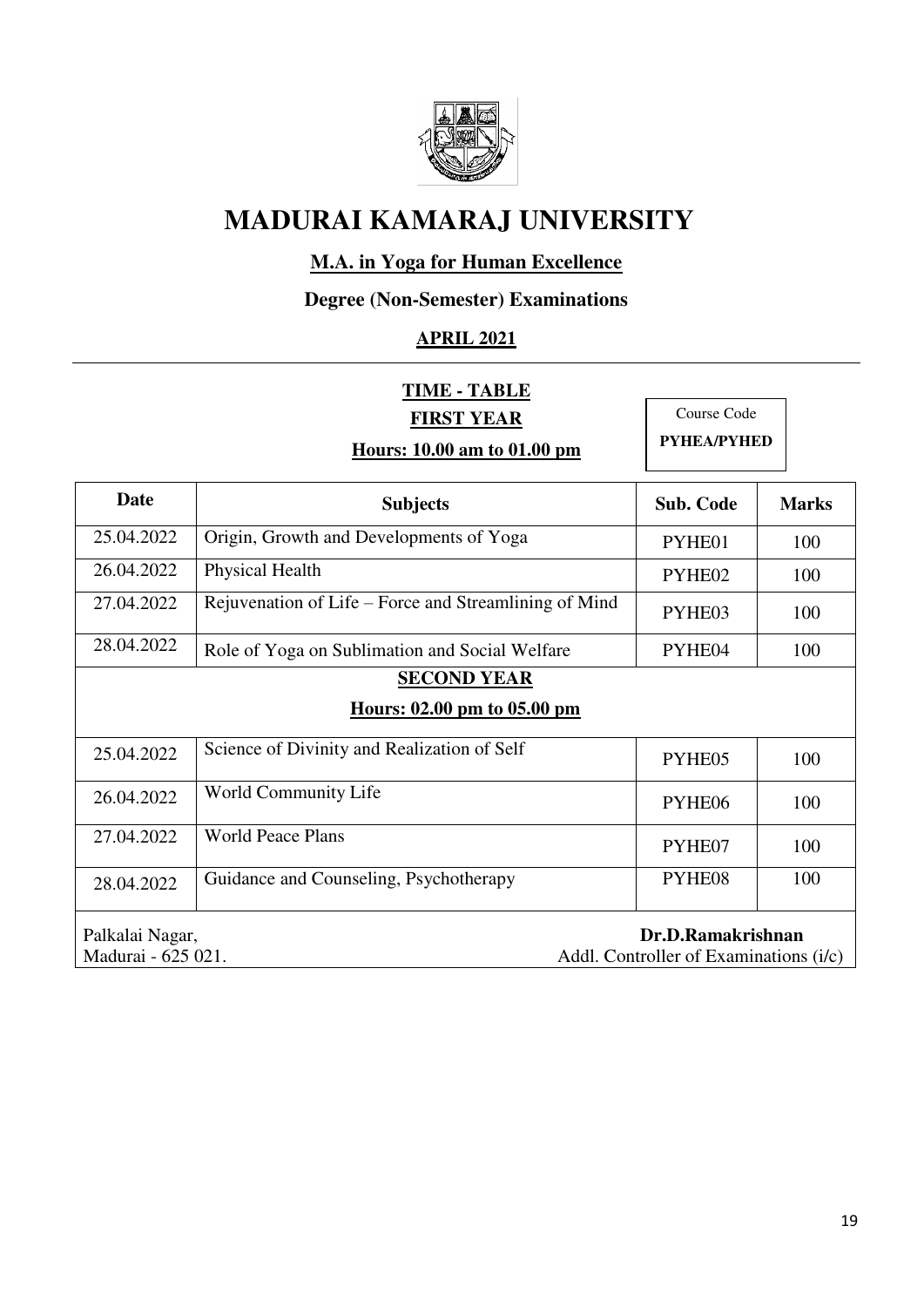

## **M. Com.,**

## **Degree (Non-Semester) Examinations**

**APRIL 2021** 

**(For those who joined in July 2003 and afterwards i. e. Enrolment No. A4A and after)** 

**TIME - TABLE** 

### **FIRST YEAR**

Course Code **MCX2/MCX1/MCX3 PCOMA/PCOMD**

| Hours: 10.00 am to 01.00 pm |  |
|-----------------------------|--|
|-----------------------------|--|

| <b>Date</b>                          | <b>Subjects</b>                          | Sub. Code                              | <b>Marks</b> |
|--------------------------------------|------------------------------------------|----------------------------------------|--------------|
| 25.04.2022                           | <b>Business Environment and Policy</b>   | MA1/PCOM01                             | 100          |
| 26.04.2022                           | <b>Financial Accounting</b>              | MA2/MC3/<br>PCOM02/PCOP03              | 100          |
| 27.04.2022                           | Banking and Insurance                    | MA3/PCOM03                             | 100          |
| 28.04.2022                           | <b>Computer Applications in Business</b> | <b>MA4/MC4/</b><br>PCOM04/PCOP04       | 100          |
|                                      | <b>SECOND YEAR</b>                       |                                        |              |
|                                      | Hours: 02.00 pm to 05.00 pm              |                                        |              |
|                                      | <b>GROUP "A"</b>                         |                                        |              |
| 25.04.2022                           | <b>Advanced Accounting</b>               | MA5/PCOM05                             | 100          |
| 26.04.2022                           | <b>Financial Management</b>              | MA6/PCOM06                             | 100          |
| 27.04.2022                           | <b>Advanced Cost Accounting</b>          | MA7/PCOM07                             | 100          |
| 28.04.2022                           | <b>Investment Management</b>             | MA8/PCOM08                             | 100          |
|                                      | GROUP "B"                                |                                        |              |
| 25.04.2022                           | <b>Marketing Management</b>              | MB1/PCOM09                             | 100          |
| 26.04.2022                           | <b>International Marketing</b>           | MB2/PCOM10                             | 100          |
| 27.04.2022                           | <b>Marketing Research</b>                | MB3/PCOM11                             | 100          |
| 28.04.2022                           | Advertising & Salesmanship               | MB4/PCOM12                             | 100          |
| Dr.D.Ramakrishnan<br>Palkalai Nagar, |                                          |                                        |              |
| Madurai - 625021.                    |                                          | Addl. Controller of Examinations (i/c) |              |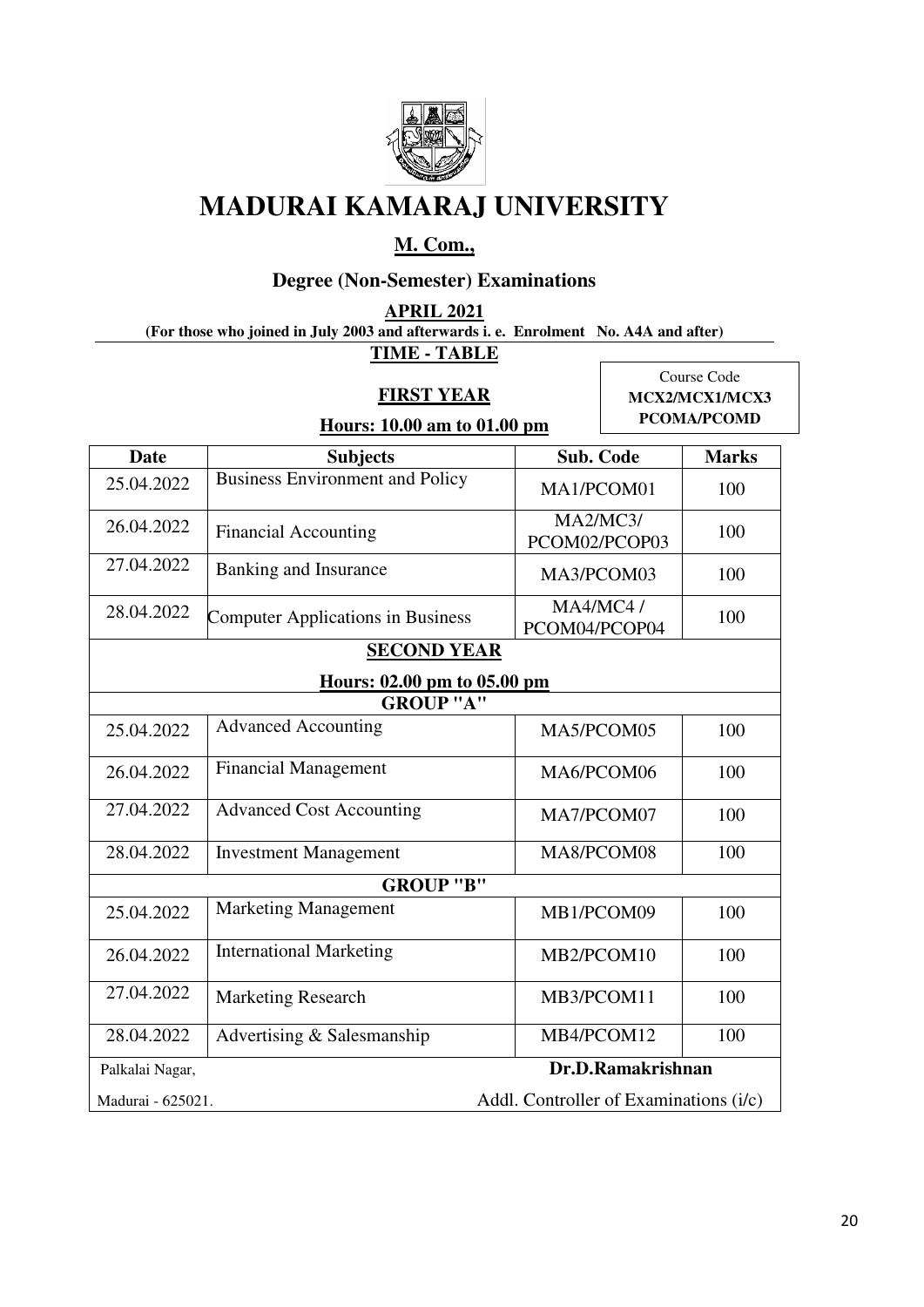

## **M.Com. Banking**

## **Degree (Non-Semester) Examinations**

## **APRIL 2021**

#### **TIME - TABLE FIRST YEAR**

**Hours: 10.00 am to 01.00 pm** 

Course Code

**MCB1/MCB3 PCBKA/PCBKD** 

| Date              | <b>Subjects</b>                         | <b>Sub. Code</b>                       | <b>Marks</b> |
|-------------------|-----------------------------------------|----------------------------------------|--------------|
| 25.04.2022        | <b>Business Environment and Policy</b>  | <b>BM1/PCBK01</b>                      | 100          |
| 26.04.2022        | <b>Computer Applications in Banks</b>   | <b>BM2/PCBK02</b>                      | 100          |
| 27.04.2022        | <b>Financial Accounting</b>             | BM3/PCBK03                             | 100          |
| 28.04.2022        | <b>Banking Institutions</b>             | BM4/PCBK04                             | 100          |
|                   | <b>SECOND YEAR</b>                      |                                        |              |
|                   | Hours: 02.00 pm to 05.00 pm             |                                        |              |
| 25.04.2022        | <b>Banking Operations and Procedure</b> | BM5/PCBK05                             | 100          |
| 26.04.2022        | <b>Bank Management</b>                  | BM6/PCBK06                             | 100          |
| 27.04.2022        | Bank Lending: Policy and Techniques     | BM7/PCBK07                             | 100          |
| 28.04.2022        | Foreign Exchange Management             | BM8/PCBK08                             | 100          |
| Palkalai Nagar,   | Dr.D.Ramakrishnan                       |                                        |              |
| Madurai - 625021. |                                         | Addl. Controller of Examinations (i/c) |              |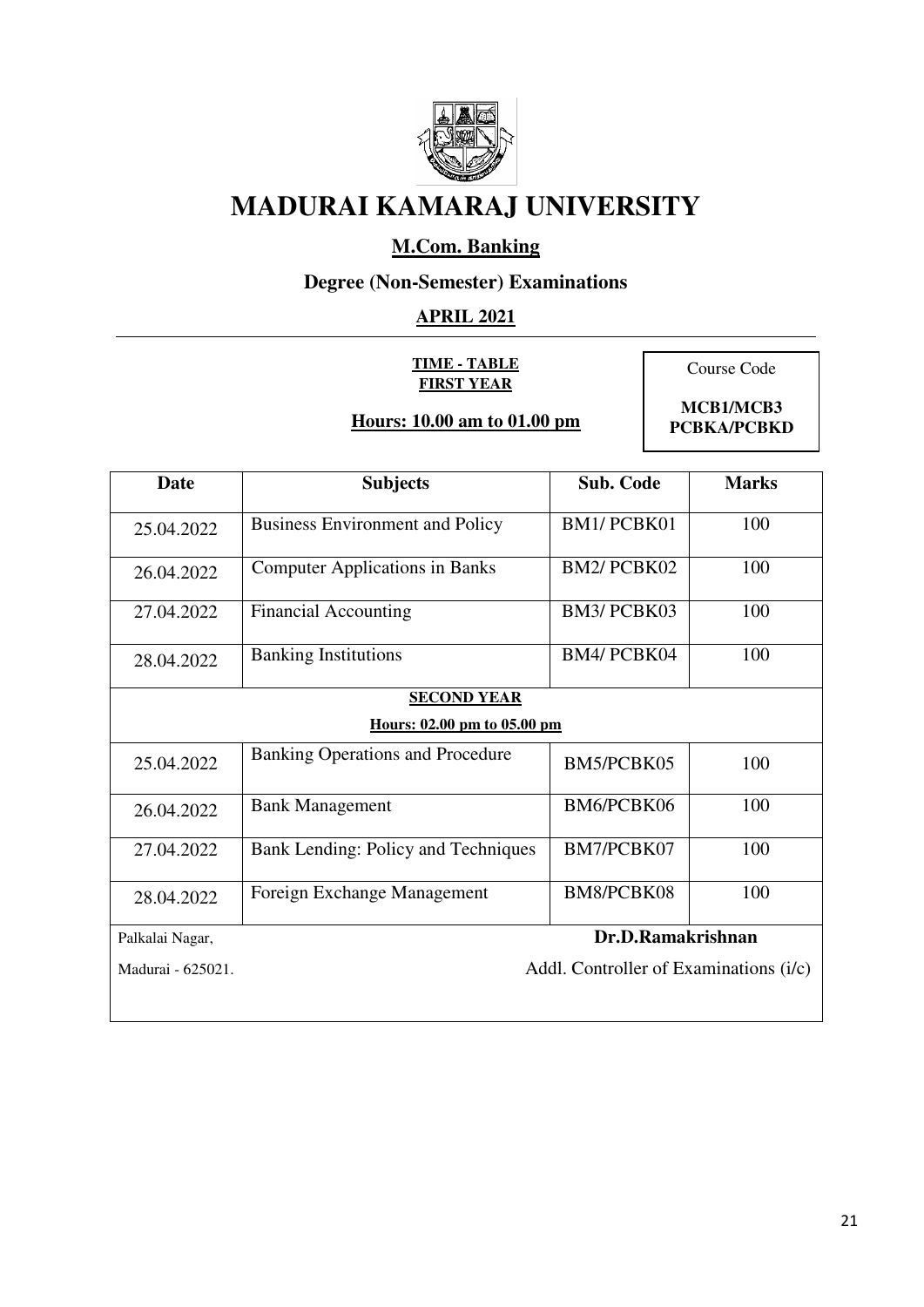

### **M. Com., Co-operative Management**

#### **Degree (Non-Semester) Examinations**

#### **APRIL 2021**

(For those who joined in July 2003 and afterwards i.e. Enrolment No.A4A and after)

## **TIME - TABLE**

**Hours: 10.00 am to 01.00 pm** 

#### **FIRST YEAR**

Course Code **MCM1/MCM3 PCOPA/PCOPD**

| <b>Date</b>        | <b>Subjects</b>                                   | <b>Sub. Code</b>                       | <b>Marks</b> |  |
|--------------------|---------------------------------------------------|----------------------------------------|--------------|--|
| 25.04.2022         | Principles of Practice of Co-operation            | MC1/PCOP01                             | 100          |  |
| 26.04.2022         | <b>Financial Accounting</b>                       | MC3/MA2/<br>PCOM02/PCOP03              | 100          |  |
| 27.04.2022         | Co-operative Banking                              | MC <sub>2</sub> /PCOP <sub>02</sub>    | 100          |  |
| 28.04.2022         | <b>Computer Applications in Business</b>          | MC4/MA4/<br>PCOM04/PCOP04              | 100          |  |
|                    | <b>SECOND YEAR</b><br>Hours: 02.00 pm to 05.00 pm |                                        |              |  |
| 25.04.2022         | Co-operative Management                           | MC5/PCOP05                             | 100          |  |
| 26.04.2022         | Co-operative Law & Practice                       | MC6/PCOP06                             | 100          |  |
| 27.04.2022         | Co-operative Accounts and Auditing                | MC7/PCOP07                             | 100          |  |
| 28.04.2022         | Management of Non-Credit<br>Co-operatives         | MC8/PCOP08                             | 100          |  |
| Palkalai Nagar,    |                                                   | Dr.D.Ramakrishnan                      |              |  |
| Madurai - 625 021. |                                                   | Addl. Controller of Examinations (i/c) |              |  |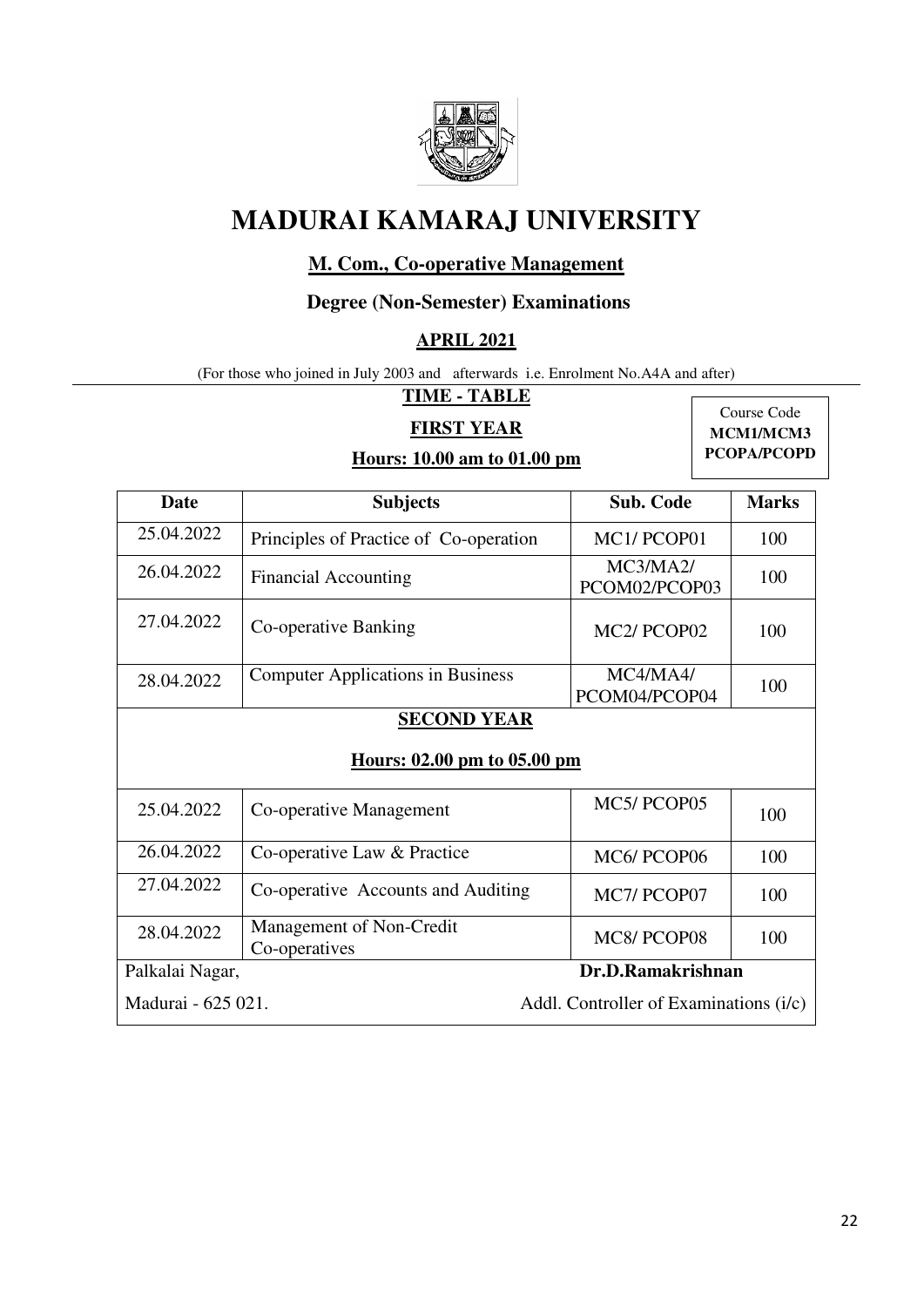

### **M. Com., Marketing**

Course Code

**Degree (Non-Semester) Examinations** 

**APRIL 2021** 

**PCMKA/PCMKD** 

## **TIME – TABLE**

## **FIRST YEAR**

(Common Syllabus for First Year M. Com. Marketing, M. Com. Finance & M. Com. Computer Applications) **Hours: 10.00 am to 01.00 pm** 

| Date                                                         | <b>Subjects</b>                      | <b>Sub. Code</b> | <b>Marks</b> |
|--------------------------------------------------------------|--------------------------------------|------------------|--------------|
| 25.04.2022                                                   | <b>Marketing Management</b>          | PCMK01           | 100          |
| 26.04.2022                                                   | International Trade & Practices      | PCMK02           | 100          |
| 27.04.2022                                                   | <b>Advanced Financial Accounting</b> | PCMK03           | 100          |
| 28.04.2022                                                   | <b>Management Accounting</b>         | PCMK04           | 100          |
| <b>SECOND YEAR</b>                                           |                                      |                  |              |
|                                                              | <u>Hours: 02.00 pm to 05.00 pm</u>   |                  |              |
|                                                              |                                      |                  |              |
| 25.04.2022                                                   | <b>Marketing Research</b>            | PCMK05           | 100          |
| 26.04.2022                                                   | Creative Advertising & Salesmanship  | PCMK06           | 100          |
| 27.04.2022                                                   | <b>Retail Marketing Management</b>   | PCMK07           | 100          |
| 28.04.2022                                                   | Products & Services Marketing        | PCMK08           | 100          |
| Dr.D.Ramakrishnan<br>Palkalai Nagar,                         |                                      |                  |              |
| Madurai - 625 021.<br>Addl. Controller of Examinations (i/c) |                                      |                  |              |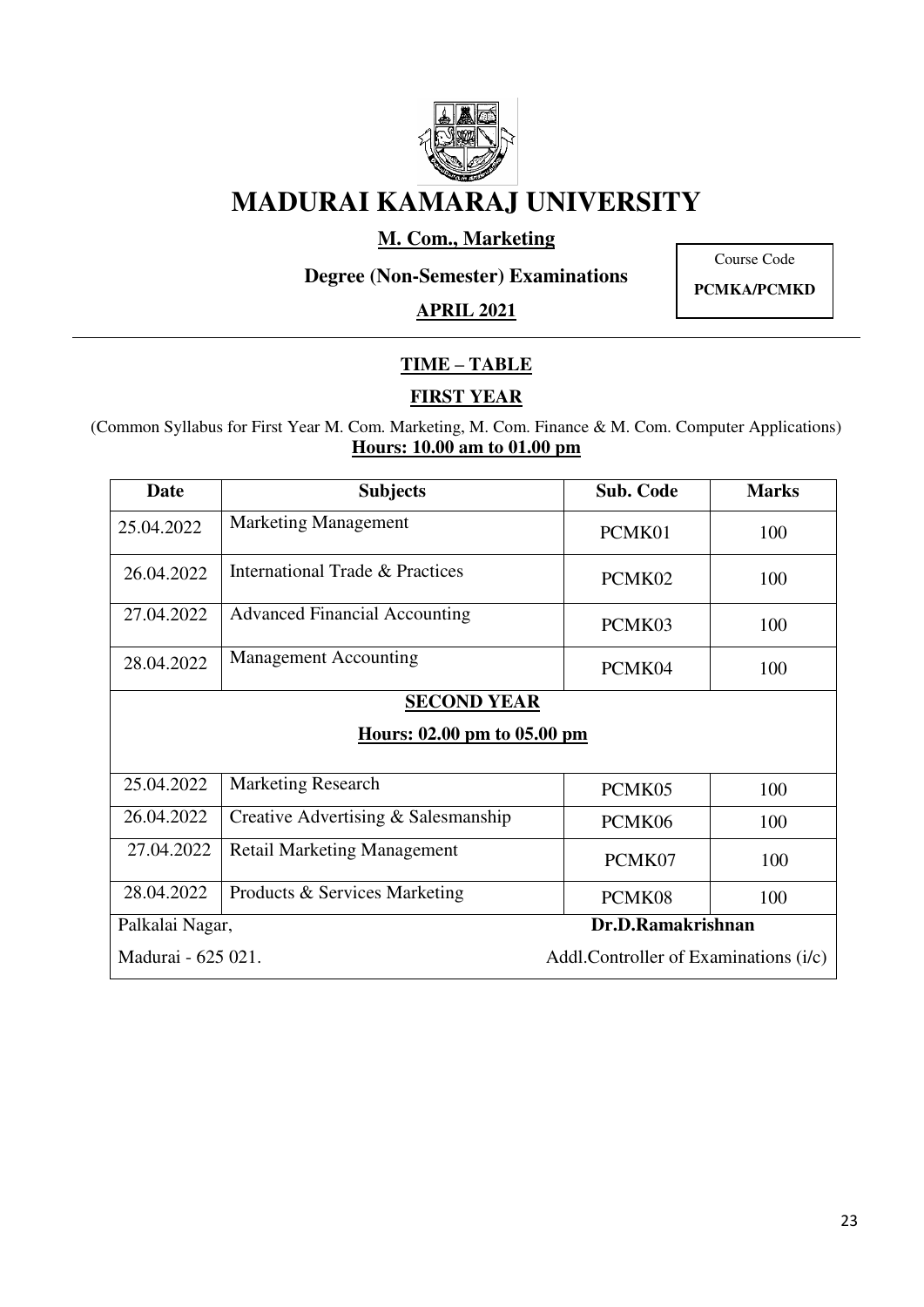

## **M. Com., Finance**

## **Degree (Non-Semester) Examinations**

### **APRIL 2021**

**TIME – TABLE** 

Course Code

**PCFIA/PCFID** 

## **FIRST YEAR**

(Common Syllabus for First Year M. Com. Marketing, M. Com. Finance & M. Com. Computer Applications) **Hours: 10.00 am to 01.00 pm** 

| Date                                                         | <b>Subjects</b>                      | <b>Sub. Code</b> | <b>Marks</b> |  |  |
|--------------------------------------------------------------|--------------------------------------|------------------|--------------|--|--|
| 25.04.2022                                                   | <b>Marketing Management</b>          | PCFI01           | 100          |  |  |
| 26.04.2022                                                   | International Trade & Practices      | PCFI02           | 100          |  |  |
| 27.04.2022                                                   | <b>Advanced Financial Accounting</b> | PCFI03           | 100          |  |  |
| 28.04.2022                                                   | <b>Management Accounting</b>         | PCFI04           | 100          |  |  |
|                                                              | <b>SECOND YEAR</b>                   |                  |              |  |  |
|                                                              | Hours: 02.00 pm to 05.00 pm          |                  |              |  |  |
| 25.04.2022                                                   | Business Taxation & Tax Planning     | PCFI05           | 100          |  |  |
| 26.04.2022                                                   | Portfolio Management                 | PCFI06           | 100          |  |  |
| 27.04.2022                                                   | <b>Financial Management</b>          | PCFI07           | 100          |  |  |
| 28.04.2022                                                   | Human Resource Management            | PCFI08           | 100          |  |  |
| Dr.D.Ramakrishnan<br>Palkalai Nagar,                         |                                      |                  |              |  |  |
| Madurai - 625 021.<br>Addl. Controller of Examinations (i/c) |                                      |                  |              |  |  |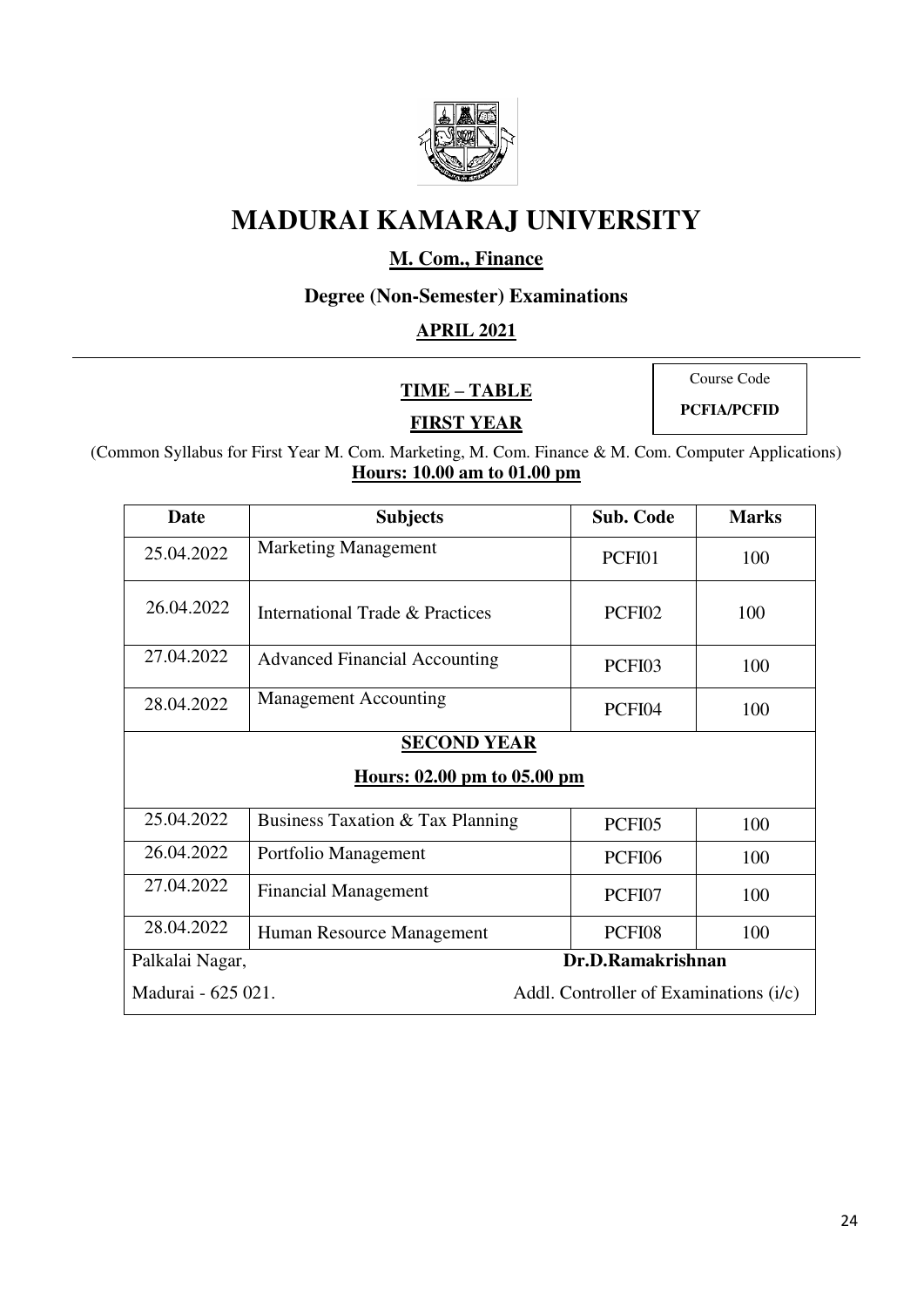

## **M. Com., Computer Applications**

**(Non-Semester) Examinations** 

Course Code **PCCAA/PCCAD** 

**APRIL 2021** 

## **TIME - TABLE**

## **FIRST YEAR**

(Common Syllabus for First Year M. Com. Marketing, M. Com. Finance & M. Com. Computer Applications)

| <b>Date</b>                                                  | <b>Subjects</b>                      | <b>Sub. Code</b>   | <b>Marks</b> |  |
|--------------------------------------------------------------|--------------------------------------|--------------------|--------------|--|
| 25.04.2022                                                   | <b>Marketing Management</b>          | PCCA01             | 100          |  |
| 26.04.2022                                                   | International Trade & Practices      | PCCA <sub>02</sub> | 100          |  |
| 27.04.2022                                                   | <b>Advanced Financial Accounting</b> | PCCA03             | 100          |  |
| 28.04.2022                                                   | <b>Management Accounting</b>         | PCCA04             | 100          |  |
|                                                              | <b>SECOND YEAR</b>                   |                    |              |  |
| <u>Hours: 02.00 pm to 05.00 pm</u>                           |                                      |                    |              |  |
| 25.04.2022                                                   | $E -$ Commerce                       | PCCA05             | 100          |  |
| 26.04.2022                                                   | * Programming in $C +$               | PCCA06             | 60           |  |
| 27.04.2022                                                   | * RDBMS                              | PCCA07             | 60           |  |
| 28.04.2022                                                   | * Computer Application Practical     |                    |              |  |
|                                                              | - MS Office and Tally                | PCCAL1             | 60           |  |
| * The above subjects are Theory cum Lab $(60 + 40)$          |                                      |                    |              |  |
| Dr.D.Ramakrishnan<br>Palkalai Nagar,                         |                                      |                    |              |  |
| Madurai - 625 021.<br>Addl. Controller of Examinations (i/c) |                                      |                    |              |  |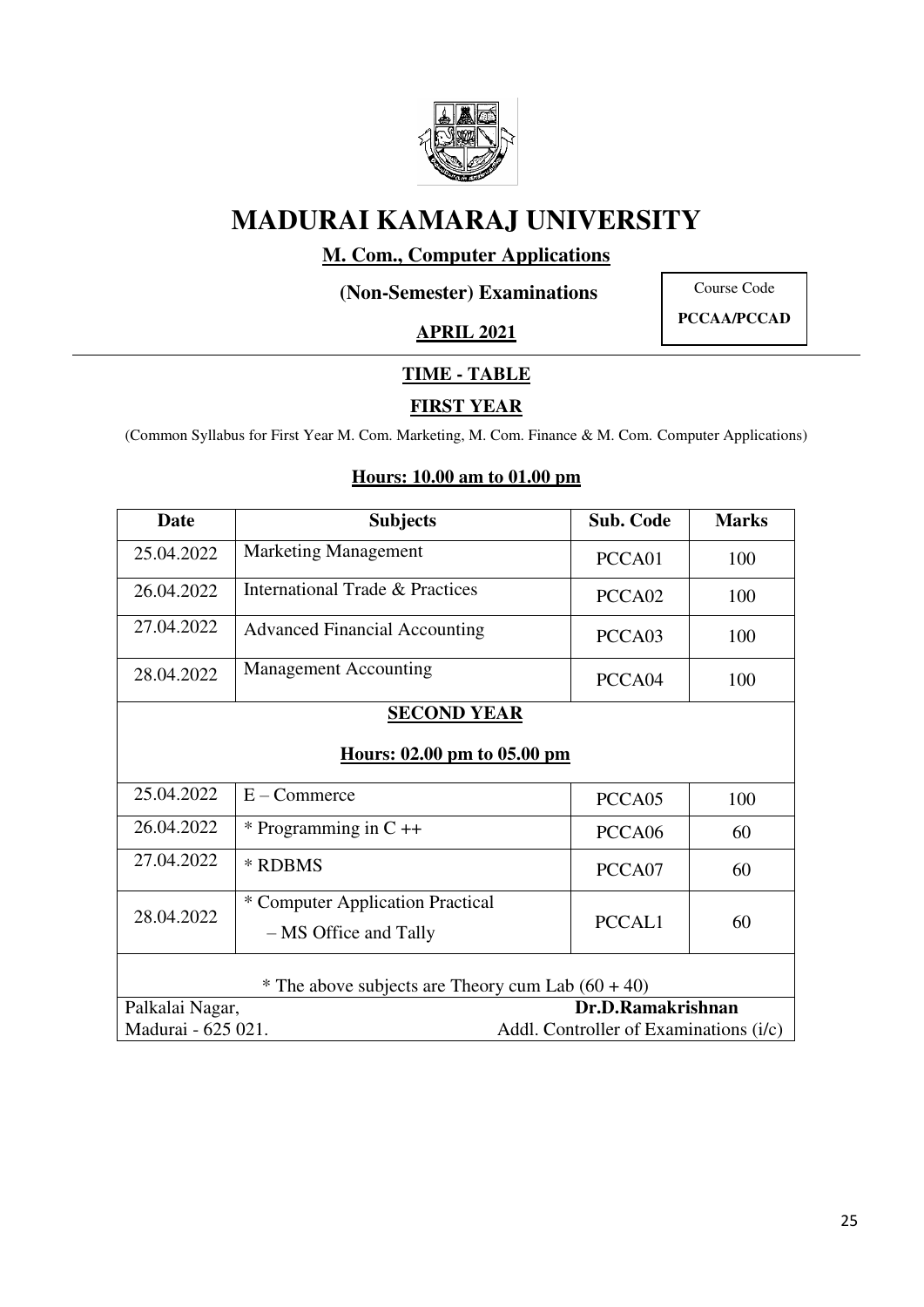

## **M. Sc., Branch I Mathematics**

### **Degree (Non-Semester) Examinations**

#### **APRIL 2021**

## **(For those who joined in July 2003 and afterwards Enrolment No. A4A and 11A candidates)**

**TIME – TABLE** 

#### **FIRST YEAR**

Course Code

# **Hours: 10.00 am to 01.00 pm**

**MSM1/MSM3**

| <b>Date</b>                                                 | <b>Subjects</b>                              | Sub. Code  | <b>Marks</b> |  |
|-------------------------------------------------------------|----------------------------------------------|------------|--------------|--|
| 25.04.2022                                                  | Algebra                                      | KA1        | 100          |  |
| 26.04.2022                                                  | Real and Complex Analysis                    | KA2        | 100          |  |
| 27.04.2022                                                  | Topology and Measure Theory                  | KA3        | 100          |  |
| 28.04.2022                                                  | Numerical Methods and Differential Equations | KA4        | 100          |  |
|                                                             | <b>SECOND YEAR</b>                           |            |              |  |
| Hours: 02.00 pm to 05.00 pm                                 |                                              |            |              |  |
| 25.04.2022                                                  | <b>Mathematical Statistics</b>               | KA5        | 100          |  |
| 26.04.2022                                                  | <b>Operation Research</b>                    | KA6        | 100          |  |
| 27.04.2022                                                  | <b>Functional Analysis</b>                   | <b>KAA</b> | 100          |  |
| 28.04.2022                                                  | Graph Theory and Data Structure              | <b>KAB</b> | 100          |  |
| Palkalai Nagar,                                             | Dr.D.Ramakrishnan                            |            |              |  |
| Addl. Controller of Examinations (i/c)<br>Madurai - 625021. |                                              |            |              |  |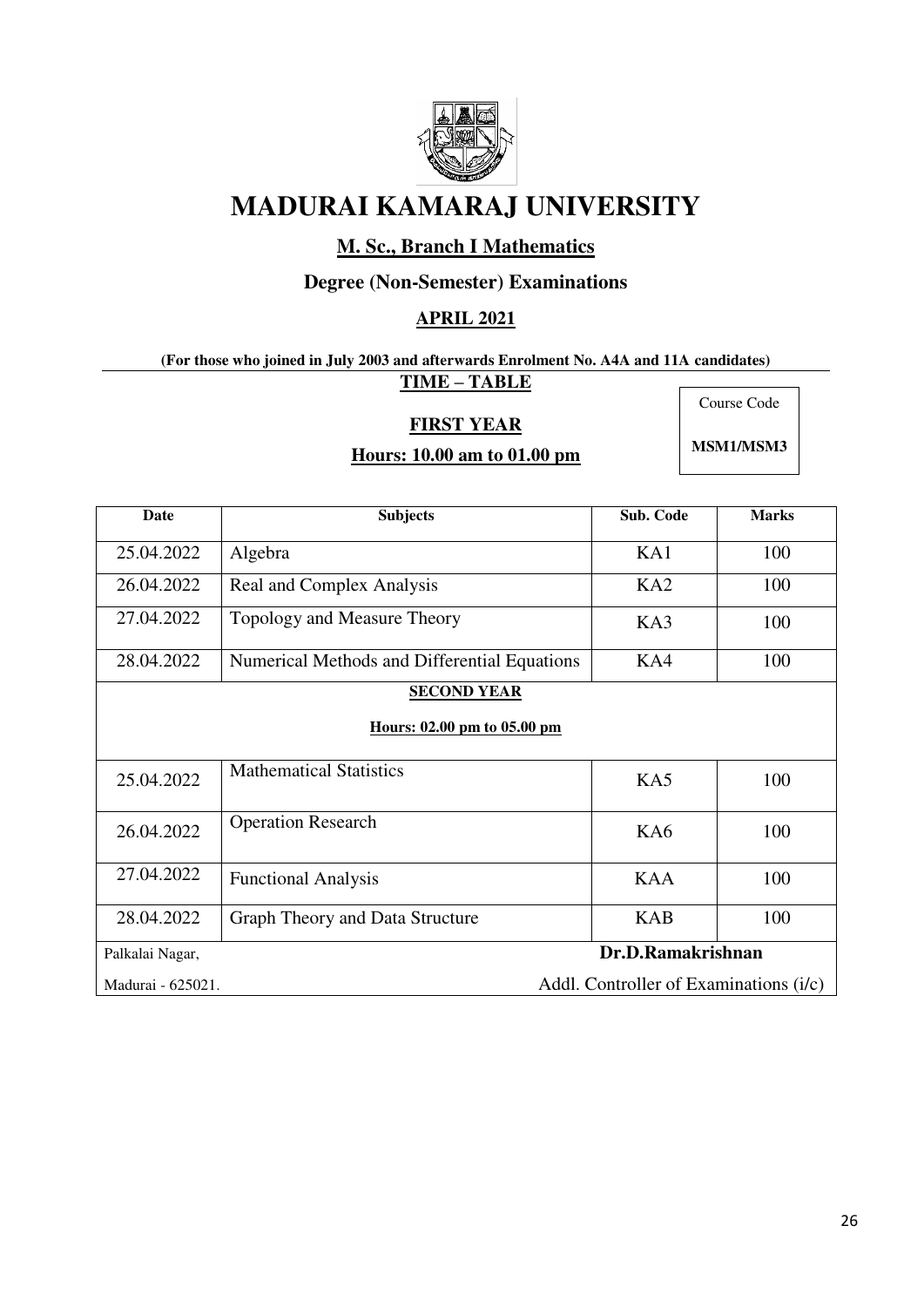

### **M. Sc., Mathematics (New Syllabus)**

#### **Degree (Non-Semester) Examinations**

**(Enrol.No.11C Candidates onwards)** 

## **APRIL 2021**

|                                                                         | AI NIL 4041                                            |                                                |  |              |
|-------------------------------------------------------------------------|--------------------------------------------------------|------------------------------------------------|--|--------------|
| <b>TIME - TABLE</b><br><b>FIRST YEAR</b><br>Hours: 10.00 am to 01.00 pm |                                                        | Course Code<br><b>MSMA/MSMB</b><br>PMATA/PMATD |  |              |
| <b>Date</b>                                                             | <b>Subjects</b>                                        | <b>Sub. Code</b>                               |  | <b>Marks</b> |
| 25.04.2022                                                              | Algebra - I                                            | KM1/PMAT01                                     |  | 100          |
| 26.04.2022                                                              | Analysis - I<br>(Real and Complex Analysis)            | KM2/PMAT02                                     |  | 100          |
| 27.04.2022                                                              | Analysis - II<br>(Topology & Functional Analysis)      | KM3/PMAT03                                     |  | 100          |
| 28.04.2022                                                              | Numerical Analysis and Differential<br>Equations       | KM4/PMAT04                                     |  | 100          |
| 29.04.2022                                                              | <b>Mechanics and Fuzzy Sets</b>                        | KMA/PMAT05                                     |  | 100          |
|                                                                         | <b>SECOND YEAR</b><br>Hours: 02.00 pm to 05.00 pm      |                                                |  |              |
| 25.04.2022                                                              | Algebra - II                                           | KM5/PMAT06                                     |  | 100          |
| 26.04.2022                                                              | Analysis - III                                         | KM6/PMAT07                                     |  | 100          |
| 27.04.2022                                                              | <b>Statistics</b>                                      | KM7/PMAT08                                     |  | 100          |
| 28.04.2022                                                              | <b>Operation Research and Differential</b><br>Geometry | KM8/PMAT09                                     |  | 100          |
|                                                                         |                                                        |                                                |  |              |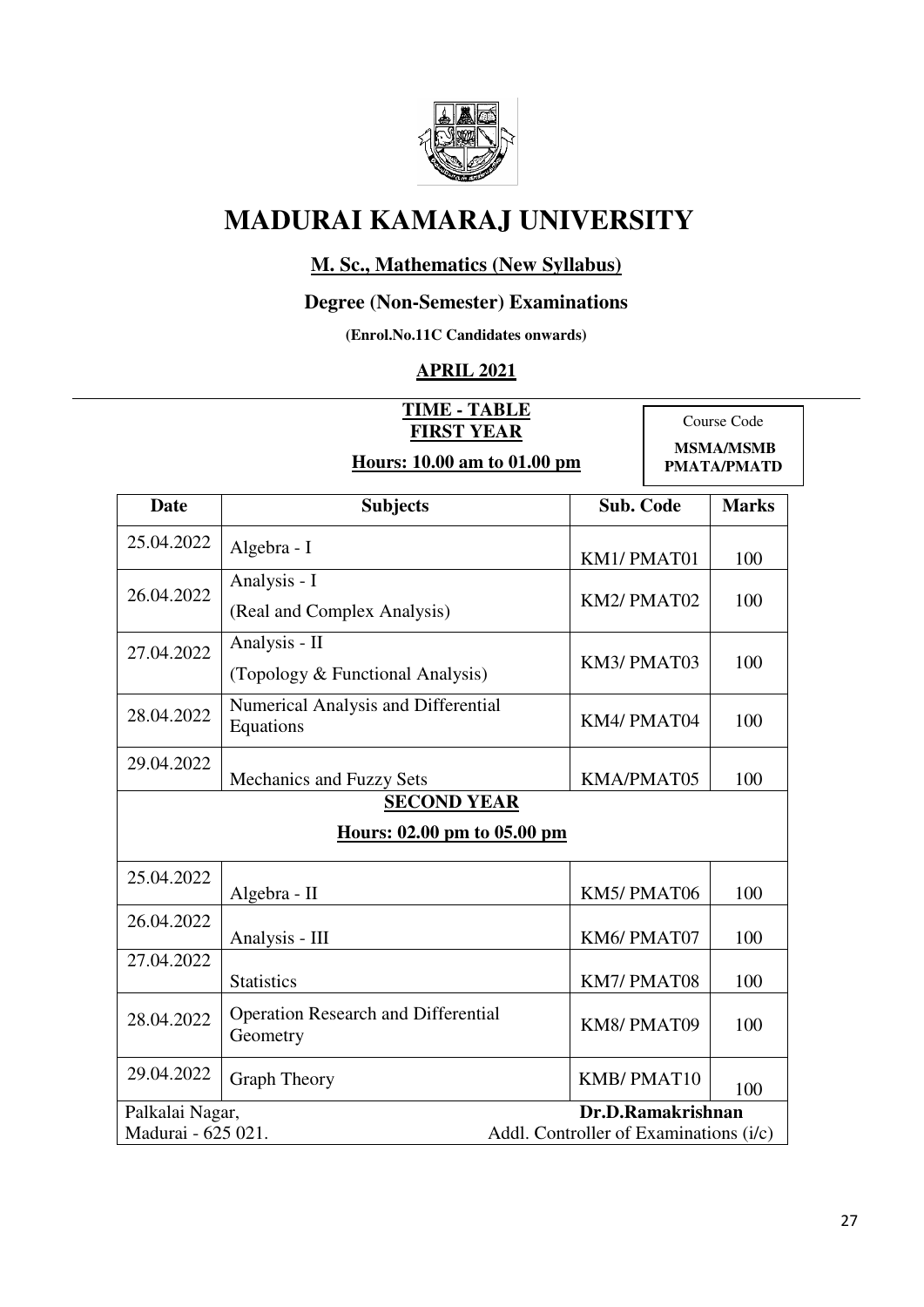

## **M. Sc., Degree Branch III(c) Physics**

### **(Non-Semester) Examinations**

## **APRIL 2021**

**TIME – TABLE** 

### **FIRST YEAR**

### **Hours: 10.00 am to 01.00 pm**

Course Code **MSP1/ MSP3 PPHYA/PPHYD**

| <b>Date</b>                                                  | <b>Subjects</b>                                         | <b>Sub. Code</b> | <b>Marks</b> |
|--------------------------------------------------------------|---------------------------------------------------------|------------------|--------------|
| 25.04.2022                                                   | <b>Mathematical Physics</b>                             | MP1/PPHY01       | 100          |
| 26.04.2022                                                   | <b>Classical Mechanics and Statistical</b><br>Mechanics | MP2/PPHY02       | 100          |
| 27.04.2022                                                   | Electro-magnetic Theory                                 | MP3/PPHY03       | 100          |
| 28.04.2022                                                   | Optic and Spectroscopy                                  | MP4/PPHY04       | 100          |
| <b>SECOND YEAR</b><br>Hours: 02.00 pm to 05.00 pm            |                                                         |                  |              |
| 25.04.2022                                                   | <b>Quantum Theory</b>                                   | MPA/PPHY05       | 100          |
| 26.04.2022                                                   | Digital Electronics and Micro Processors                | MPB/PPHY06       | 100          |
| 27.04.2022                                                   | <b>Atomic and Nuclear Physics</b>                       | MPC/PPHY07       | 100          |
| 28.04.2022                                                   | <b>Condensed Matter Physics</b>                         | MPD/PPHY08       | 100          |
| Dr.D.Ramakrishnan<br>Palkalai Nagar,                         |                                                         |                  |              |
| Madurai - 625 021.<br>Addl. Controller of Examinations (i/c) |                                                         |                  |              |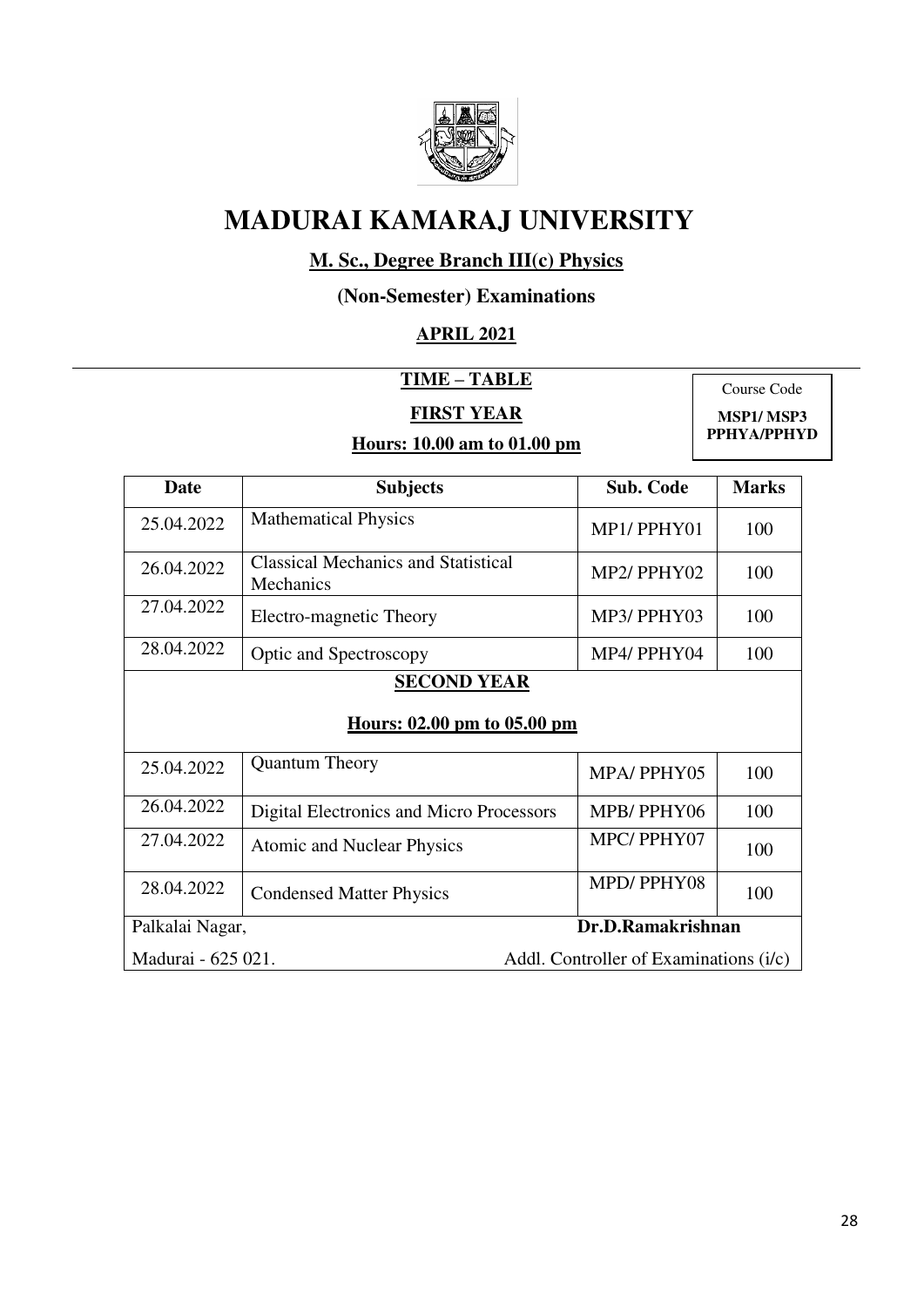

## **M. Sc., Branch IV(c) Chemistry**

## **Degree (Non-Semester) Examinations**

## **APRIL 2021**

### **TIME - TABLE**

**FIRST YEAR** 

Course Code **MSC1/MSC3** 

**PCHEA/PCHED** 

| <b>Date</b>                           | <b>Subjects</b>                  | <b>Sub. Code</b>                                            | <b>Marks</b> |
|---------------------------------------|----------------------------------|-------------------------------------------------------------|--------------|
| 25.04.2022                            | Inorganic Chemistry - I          | MC1/PCHE01                                                  | 100          |
| 26.04.2022                            | Organic Chemistry - I            | MC2/PCHE02                                                  | 100          |
| 27.04.2022                            | Physical Chemistry - I           | MC3/PCHE03                                                  | 100          |
| 28.04.2022                            | <b>Analytical Chemistry - I</b>  | MC4/PCHE04                                                  | 100          |
|                                       | <b>SECOND YEAR</b>               |                                                             |              |
|                                       | Hours: 02.00 pm to 05.00 pm      |                                                             |              |
| 25.04.2022                            | Inorganic Chemistry - II         | MC5/PCHE05                                                  | 100          |
| 26.04.2022                            | Organic Chemistry - II           | MC6/PCHE06                                                  | 100          |
| 27.04.2022                            | Physical Chemistry - II          | MC7/PCHE07                                                  | 100          |
| 28.04.2022                            | <b>Chemistry of Biomolecules</b> | MC8/PCHE08                                                  | 100          |
| Palkalai Nagar,<br>Madurai - 625 021. |                                  | Dr.D.Ramakrishnan<br>Addl. Controller of Examinations (i/c) |              |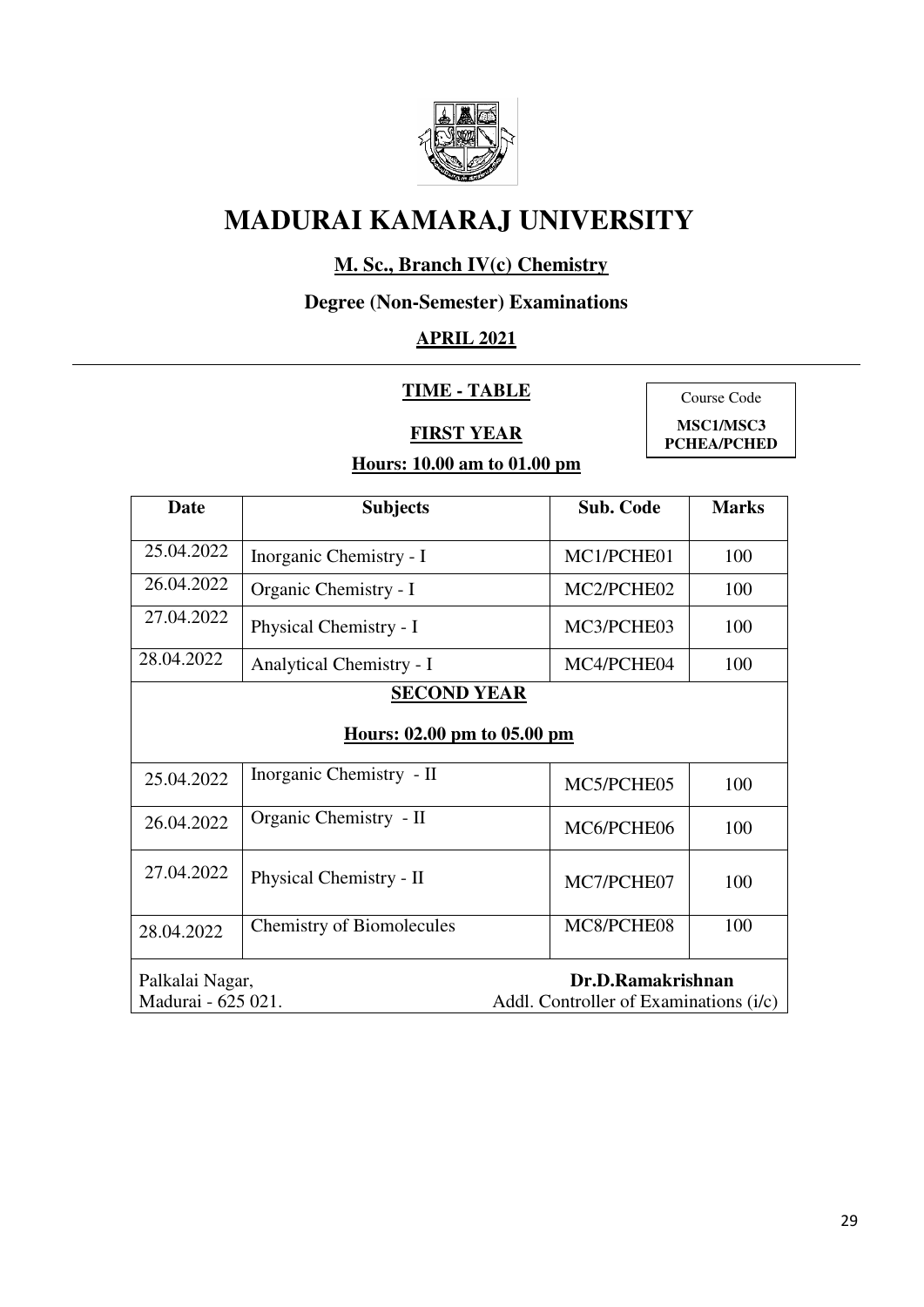

## **M. Sc., Botany**

**Degree (Non-Semester) Examinations** 

## **APRIL 2021**

#### **TIME - TABLE**

### **FIRST YEAR**

Course Code **PBOTA**

### **Hours: 10.00 am to 01.00 pm**

| Date       | <b>Subjects</b>                                                | <b>Sub. Code</b>   | <b>Marks</b> |  |
|------------|----------------------------------------------------------------|--------------------|--------------|--|
| 25.04.2022 | <b>Plant Diversity</b>                                         | PBOT01             | 100          |  |
| 26.04.2022 | Taxonomy of Angiosperms & Economic Botany                      | PBOT <sub>02</sub> | 100          |  |
| 27.04.2022 | Microbiology & Plant Pathology                                 | PBOT03             | 100          |  |
| 28.04.2022 | Cell Biology Genetics, Plant Breeding and<br>Evolution         | PBOT04             | 100          |  |
|            | <b>SECOND YEAR</b>                                             |                    |              |  |
|            | <u>Hours: 02.00 pm to 05.00 pm</u>                             |                    |              |  |
| 25.04.2022 | <b>Plant Physiology and Biochemistry</b>                       | PBOT <sub>05</sub> | 100          |  |
| 26.04.2022 | Plant Anatomy and Embryology                                   | PBOT06             | 100          |  |
| 27.04.2022 | Plant Ecology, Phytogeography and Biodiversity<br>Conservation | PBOT07             | 100          |  |
| 28.04.2022 | <b>Plant Biotechnology</b>                                     | PBOT08             | 100          |  |
|            | Dr.D.Ramakrishnan<br>Palkalai Nagar,                           |                    |              |  |
|            | Madurai - 625 021.<br>Addl. Controller of Examinations (i/c)   |                    |              |  |

**Note: Other State candidates are not eligible to write M. Sc. Botany Non – Semester examinations**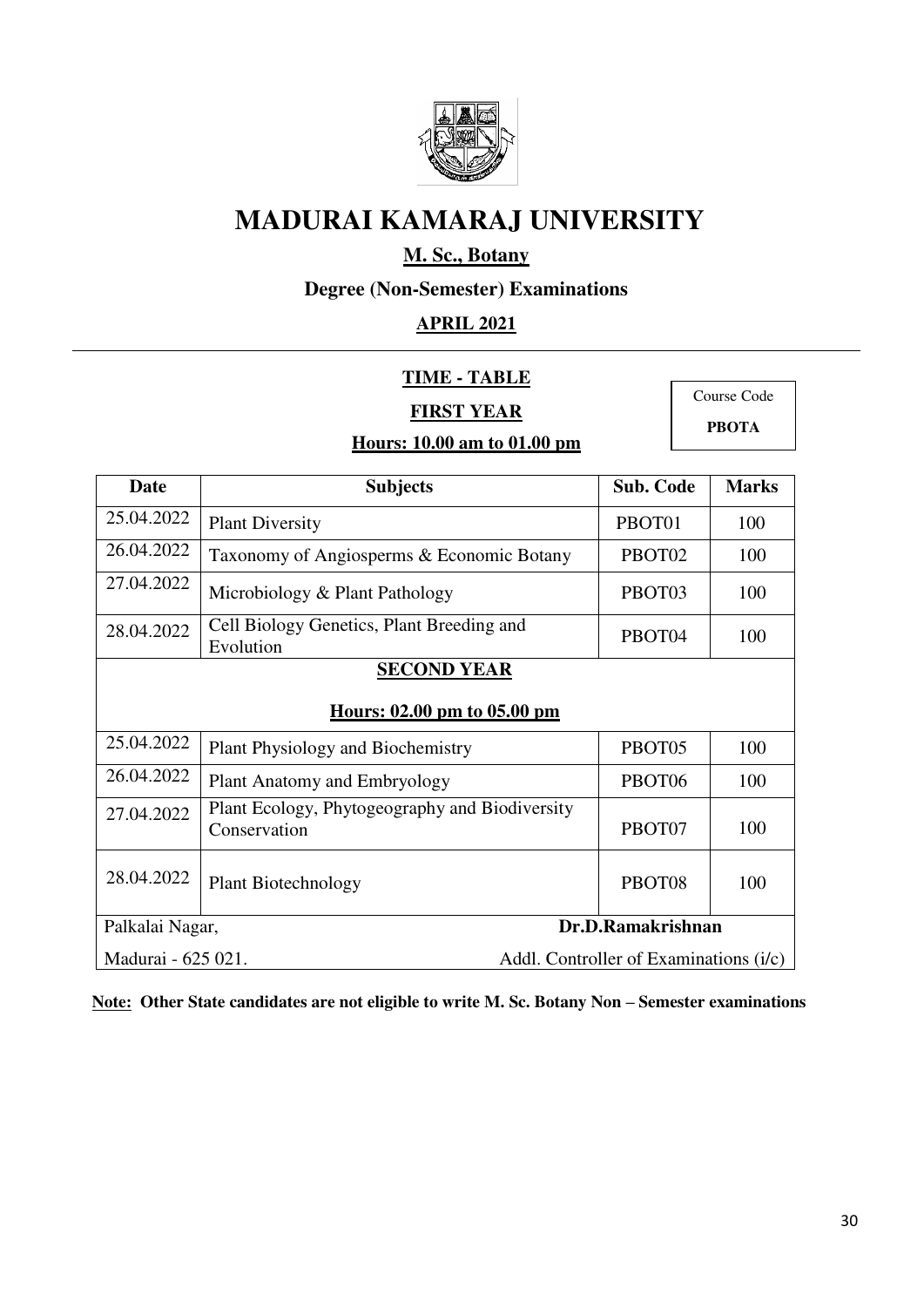

## **M. Sc., Zoology**

### **Degree (Non-Semester) Examinations**

## **APRIL 2021**

#### **TIME - TABLE**

Course Code **PZOOA**

#### **FIRST YEAR Hours: 10.00 am to 01.00 pm**

| <b>Date</b>                                                  | <b>Subjects</b>                       | Sub. Code     | <b>Marks</b> |
|--------------------------------------------------------------|---------------------------------------|---------------|--------------|
| 25.04.2022                                                   | Cell and Molecular Biology            | <b>PZOO01</b> | 100          |
| 26.04.2022                                                   | <b>Biochemistry and Biophysics</b>    | <b>PZOO02</b> | 100          |
| 27.04.2022                                                   | <b>Animal Physiology</b>              | <b>PZOO03</b> | 100          |
| 28.04.2022                                                   | Developmental Biology                 | <b>PZOO04</b> | 100          |
| 29.04.2022                                                   | Biostatistics & Computer Applications | <b>PZOO05</b> | 100          |
| 30.04.2022                                                   | Genetics                              | <b>PZOO06</b> | 100          |
|                                                              | <b>SECOND YEAR</b>                    |               |              |
|                                                              | Hours: 02.00 pm to 05.00 pm           |               |              |
| 25.04.2022                                                   | Biotechnology                         | <b>PZOO07</b> | 100          |
| 26.04.2022                                                   | Microbiology                          | <b>PZOO08</b> | 100          |
| 27.04.2022                                                   | Immunology                            | <b>PZOO09</b> | 100          |
| 28.04.2022                                                   | Environmental Biology & Evolution     | PZOO10        | 100          |
| 29.04.2022                                                   | Fisheries & Aquaculture               | <b>PZOO11</b> | 100          |
| 30.04.2022                                                   | Entomology                            | <b>PZOO12</b> | 100          |
| Dr.D.Ramakrishnan<br>Palkalai Nagar,                         |                                       |               |              |
| Madurai - 625 021.<br>Addl. Controller of Examinations (i/c) |                                       |               |              |

**Note: Other State candidates are not eligible to write M. Sc. Zoology Non – Semester examinations**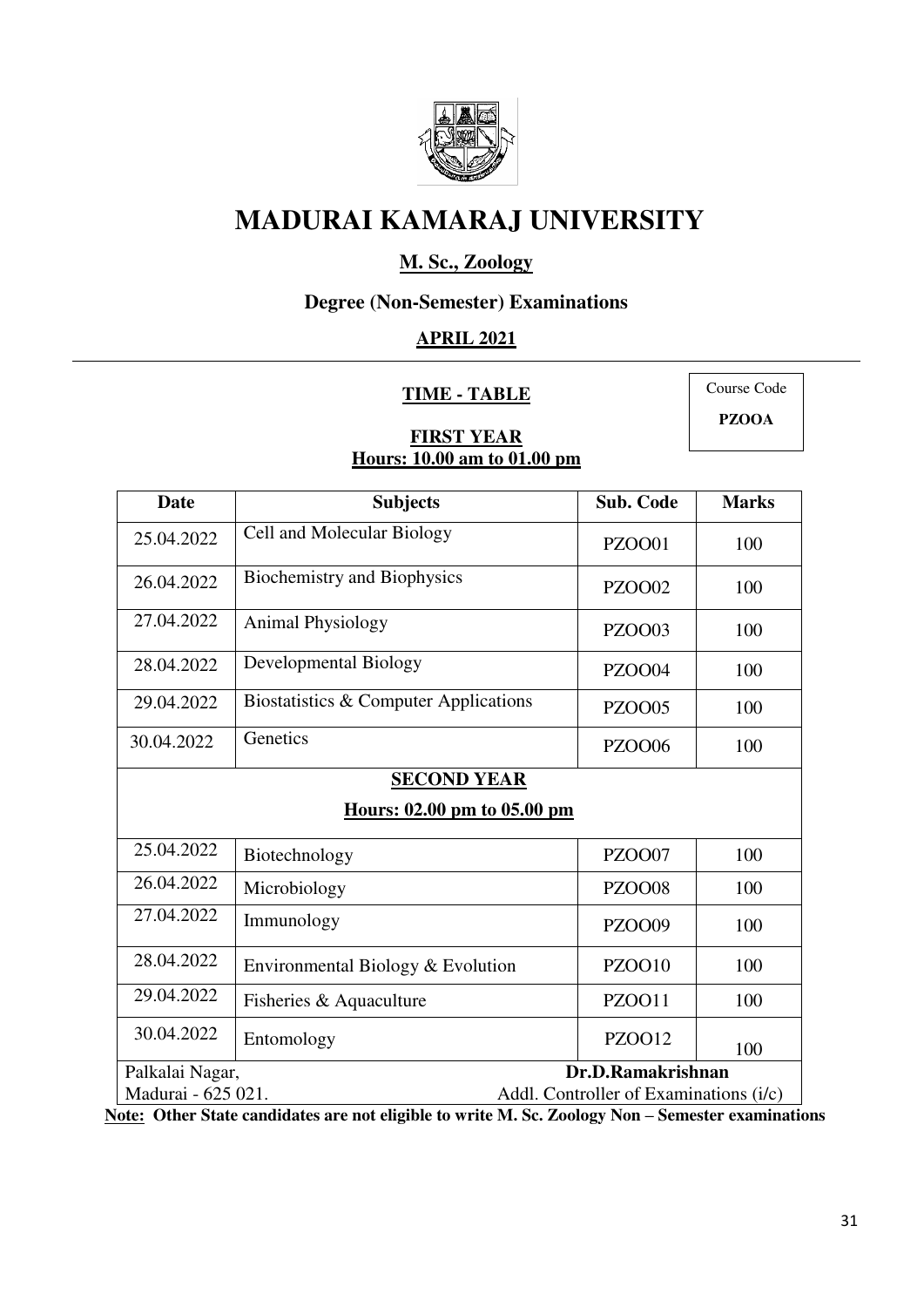

## **M. Sc., Psychology**

## **Degree (Non-Semester) Examinations**

#### **APRIL 2021**

### **TIME - TABLE**

### **FIRST YEAR**

Course Code **PPSYA/PPSYD**

| Date               | <b>Subjects</b>                    | <b>Sub. Code</b>                       | <b>Marks</b> |  |  |
|--------------------|------------------------------------|----------------------------------------|--------------|--|--|
| 25.04.2022         | General Psychology                 | PPSY <sub>01</sub>                     | 100          |  |  |
| 26.04.2022         | Life Span Development              | PPSY <sub>02</sub>                     | 100          |  |  |
| 27.04.2022         | Social Psychology                  | PPSY03                                 | 100          |  |  |
| 28.04.2022         | <b>Research Methodology</b>        | PPSY <sub>04</sub>                     | 100          |  |  |
|                    | <b>SECOND YEAR</b>                 |                                        |              |  |  |
|                    | <u>Hours: 02.00 pm to 05.00 pm</u> |                                        |              |  |  |
| 25.04.2022         | Psychopathology and Mental Hygiene | PPSY <sub>05</sub>                     | 100          |  |  |
| 26.04.2022         | <b>Environment Psychology</b>      | PPSY <sub>06</sub>                     | 100          |  |  |
| 27.04.2022         | Counseling Psychology              | PPSY07                                 | 100          |  |  |
| 28.04.2022         | Human Resource Management          | PPSY08                                 | 100          |  |  |
| Palkalai Nagar,    |                                    | Dr.D.Ramakrishnan                      |              |  |  |
| Madurai - 625 021. |                                    | Addl. Controller of Examinations (i/c) |              |  |  |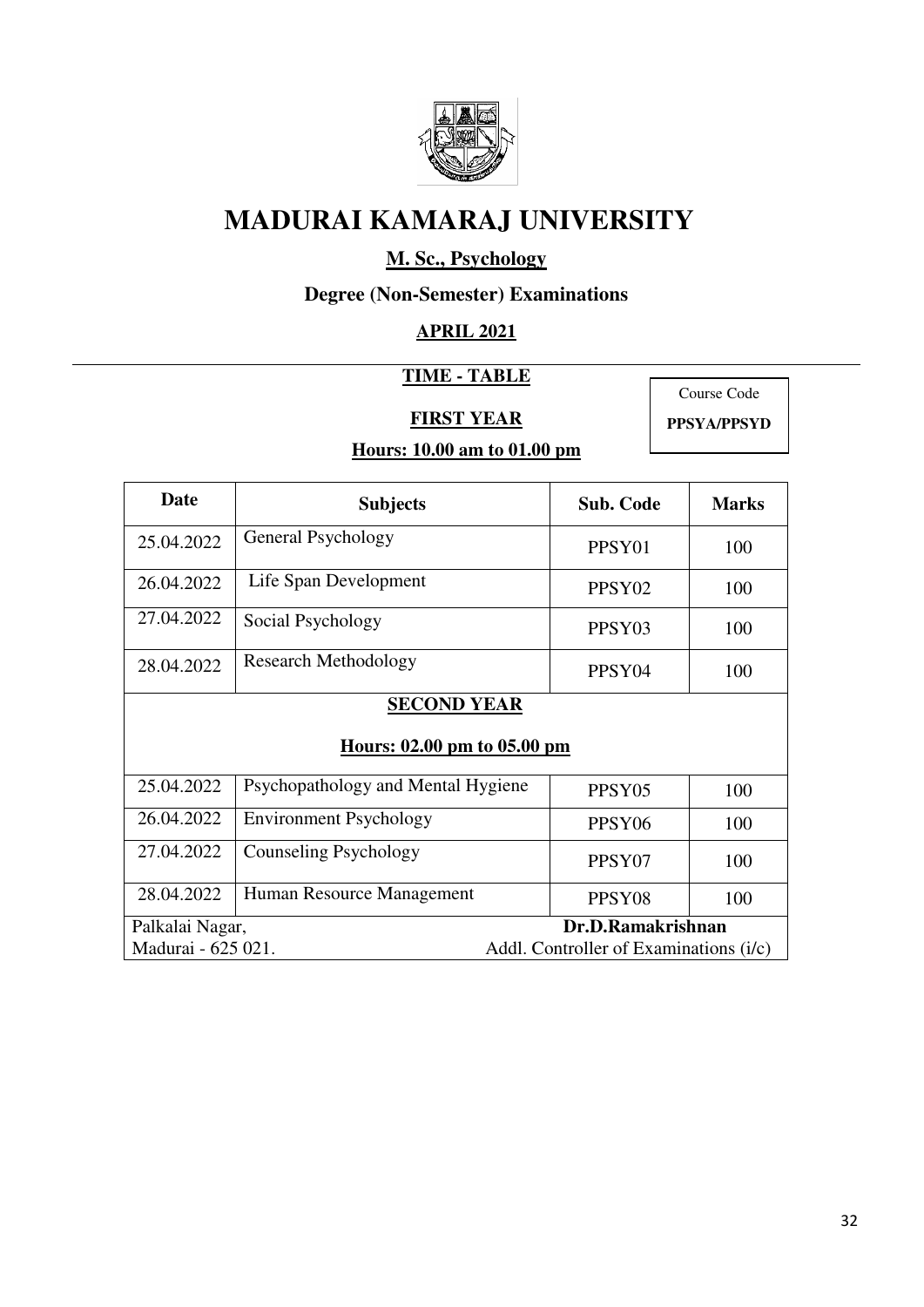

## **M. Sc., Computer Science**

**Degree (Non-Semester) Examinations** 

## **APRIL 2021**

### **TIME - TABLE**

#### **FIRST YEAR**

### **Hours: 10.00 am to 01.00 pm**

Course Code

| <b>Date</b>                                                  | <b>Subjects</b>                                 | Sub.<br>Code       | <b>Marks</b> |
|--------------------------------------------------------------|-------------------------------------------------|--------------------|--------------|
| 25.04.2022                                                   | Mathematical Foundations of Computer<br>Science | PCSC01             | 100          |
| 26.04.2022                                                   | Programming in $C$ and $C++$                    | PCSC02             | 100          |
| 27.04.2022                                                   | Digital Principles and Computer Organization    | PCSC <sub>03</sub> | 100          |
| 28.04.2022                                                   | Software Engineering                            | PCSC04             | 100          |
| 29.04.2022                                                   | Data Structures & Algorithms                    | PCSC <sub>05</sub> | 100          |
| 30.04.2022                                                   | <b>Operating System</b>                         | PCSC06             | 100          |
|                                                              | <b>SECOND YEAR</b>                              |                    |              |
|                                                              | Hours: 02.00 pm to 05.00 pm                     |                    |              |
| 25.04.2022                                                   | <b>Computer Graphics</b>                        | PCSC07             | 100          |
| 26.04.2022                                                   | <b>Computer Networks</b>                        | PCSC08             | 100          |
| 27.04.2022                                                   | Relational Database Management System           | PCSC09             | 100          |
| 28.04.2022                                                   | Object Oriented Programming with Java           | PCSC <sub>10</sub> | 100          |
| 29.04.2022                                                   | Web Technology                                  | PCSC11             | 100          |
| 30.04.2022                                                   | Data Mining                                     | PCSC12             | 100          |
|                                                              | Dr.D.Ramakrishnan<br>Palkalai Nagar,            |                    |              |
| Madurai - 625 021.<br>Addl. Controller of Examinations (i/c) |                                                 |                    |              |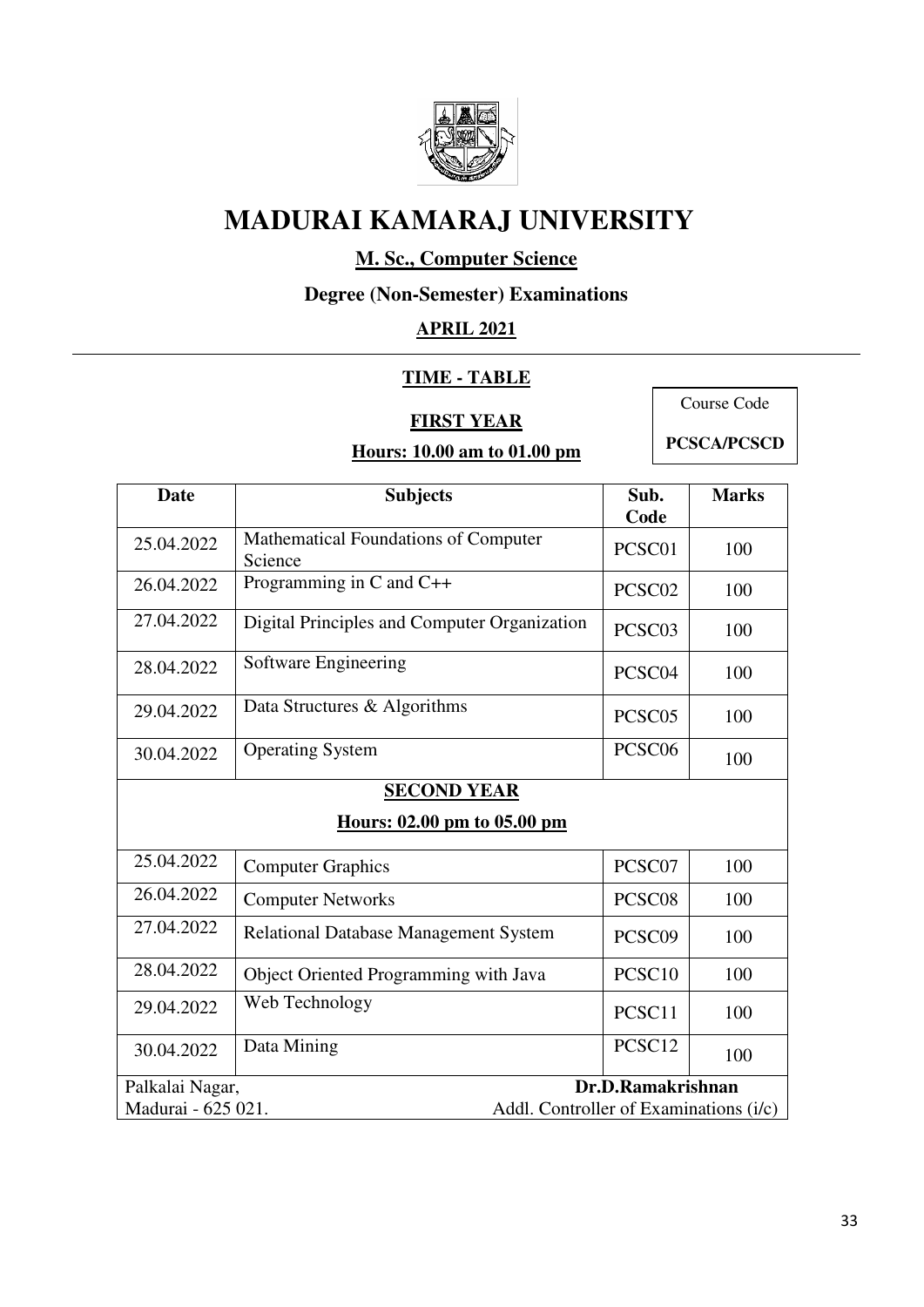

## **M. Sc., Electronics & Communication**

**Degree (Non-Semester) Examinations** 

## **APRIL 2021**

**TIME – TABLE** 

Course Code

## **FIRST YEAR Hours: 10.00 am to 01.00 pm**

**MEC1/MEC3** 

**PELCA/PELCD**

| Date                                                         | <b>Subjects</b>                                   | <b>Sub. Code</b>  | <b>Marks</b> |  |
|--------------------------------------------------------------|---------------------------------------------------|-------------------|--------------|--|
| 25.04.2022                                                   | <b>Mathematical Methods</b>                       | EC1/PELC01        | 100          |  |
| 26.04.2022                                                   | Measuring Systems and Transducers                 | EC2/PELC02        | 100          |  |
| 27.04.2022                                                   | Linear IC's and Applications                      | EC3/PELC03        | 100          |  |
| 28.04.2022                                                   | Microprocessor and Microcontrollers               | EC4/PELC04        | 100          |  |
| 29.04.2022                                                   | Principles of Communication                       | EC5/PELC05        | 100          |  |
| 30.04.2022                                                   | <b>Control Systems</b>                            | EC6/PELC06        | 100          |  |
|                                                              | <b>SECOND YEAR</b><br>Hours: 02.00 pm to 05.00 pm |                   |              |  |
| 25.04.2022                                                   | <b>Computer Architecture</b>                      | EE1/PELC07        | 100          |  |
| 26.04.2022                                                   | <b>Digital Signal Processing</b>                  | EE2/PELC08        | 100          |  |
| 27.04.2022                                                   | Fibre Optic Communication                         | EE3/ PELC09       | 100          |  |
| 28.04.2022                                                   | <b>Computer Networks</b>                          | EE4/PELC10        | 100          |  |
| 29.04.2022                                                   | Data Communication                                | EE5/PELC11        | 100          |  |
| 30.04.2022                                                   | <b>Medical Electronics</b>                        | EE6/PELC12        | 100          |  |
| Palkalai Nagar,                                              |                                                   | Dr.D.Ramakrishnan |              |  |
| Madurai - 625 021.<br>Addl. Controller of Examinations (i/c) |                                                   |                   |              |  |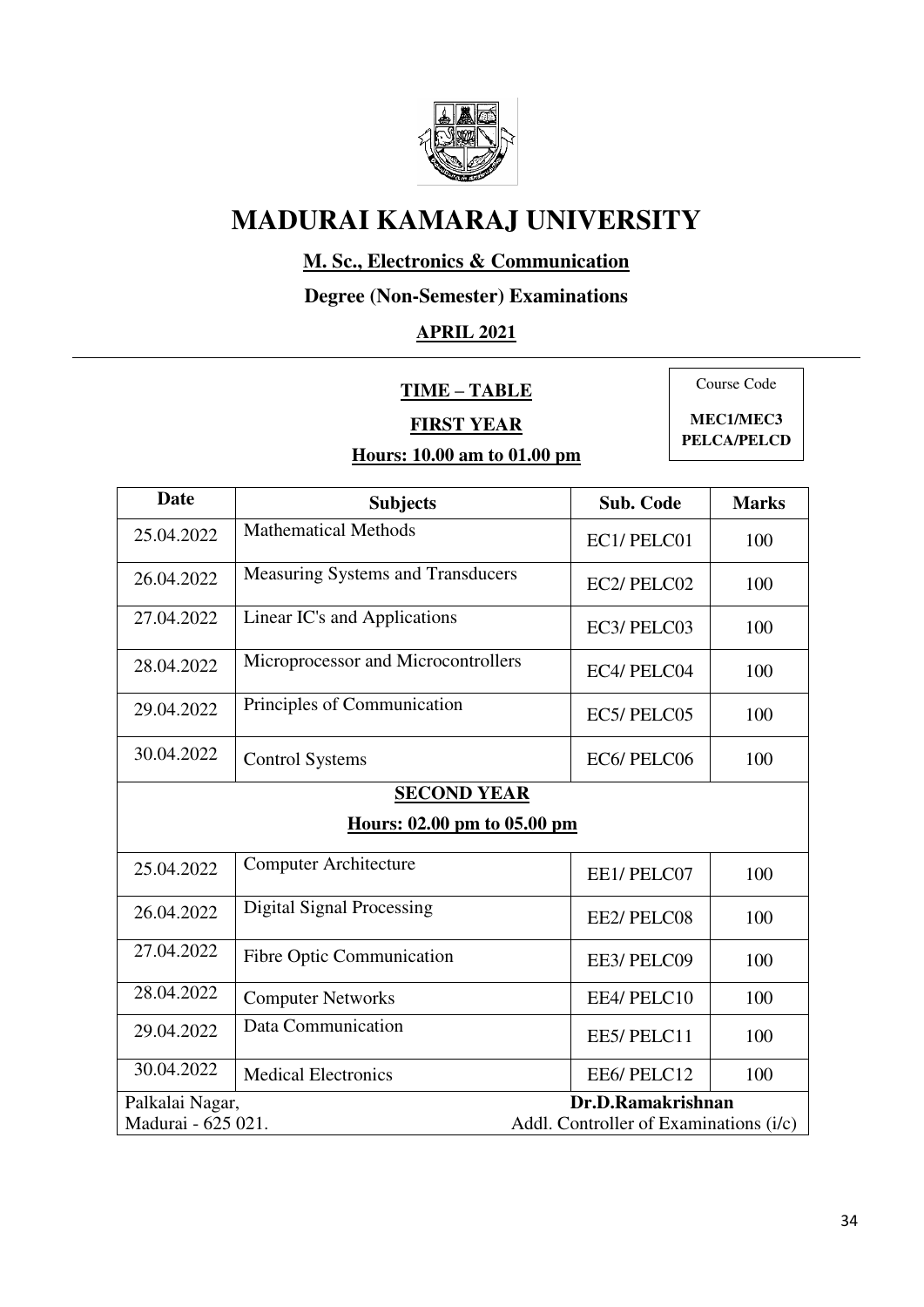

## **M. Sc., Tourism and Hospitality Management**

**Degree (Non-Semester) Examinations** 

### **APRIL 2021**

### **TIME - TABLE**

### **FIRST YEAR**

**Hours: 10.00 am to 01.00 pm** 

Course Code  **MST1/MST3 PTHMA/PTHMD** 

| Date                                              | <b>Subjects</b>                                   | <b>Sub. Code</b>                       | <b>Marks</b> |
|---------------------------------------------------|---------------------------------------------------|----------------------------------------|--------------|
| 25.04.2022                                        | <b>Business Communication</b>                     | TH1/PTHM01                             | 100          |
| 26.04.2022                                        | Principles and Practice of Tourism                | TH <sub>2</sub> / PTHM <sub>02</sub>   | 100          |
| 27.04.2022                                        | <b>Travel Management</b>                          | TH3/PTHM03                             | 100          |
| 28.04.2022                                        | Heritage Tourism in India                         | TH4/ PTHM04                            | 100          |
| 29.04.2022                                        | Rooms Division & Accommodation<br>Management      | TH5/PTHM05                             | 100          |
| <b>SECOND YEAR</b><br>Hours: 02.00 pm to 05.00 pm |                                                   |                                        |              |
| 25.04.2022                                        | <b>Research Methodology</b>                       | TH6/PTHM06                             | 100          |
| 26.04.2022                                        | <b>Hospitality Marketing Management</b>           | TH7/PTHM07                             | 100          |
| 27.04.2022                                        | Food Production & Food Beverage<br>Service Theory | TH8/PTHM08                             | 100          |
| Palkalai Nagar,                                   |                                                   | Dr.D.Ramakrishnan                      |              |
| Madurai - 625 021.                                |                                                   | Addl. Controller of Examinations (i/c) |              |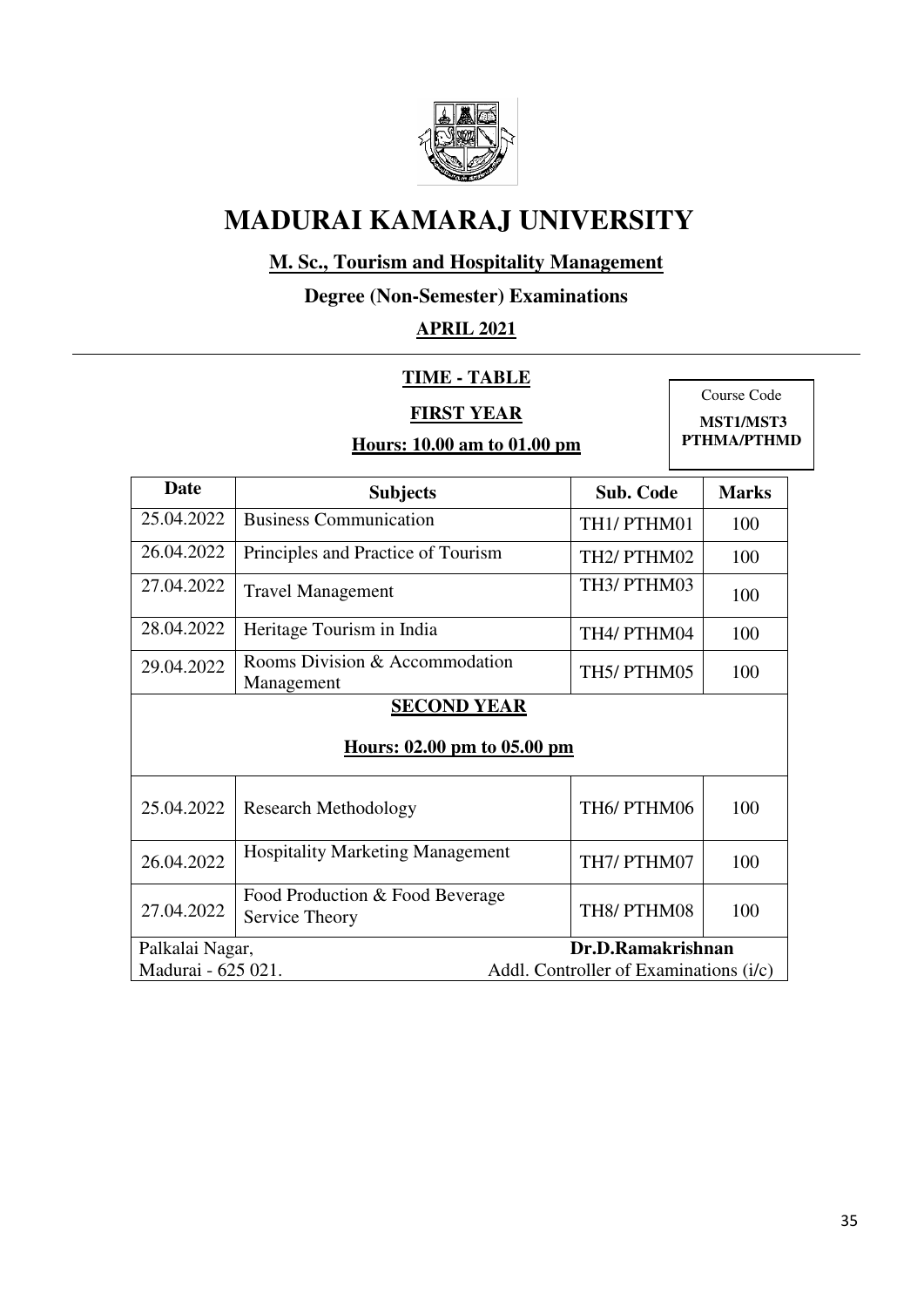

## **M. Sc., Hotel Management and Catering Science**

**Degree (Non-Semester) Examinations** 

## **APRIL 2021**

#### **TIME - TABLE**

Course Code

### **FIRST YEAR**

**Hours: 10.00 am to 01.00 pm** 

**PHMCA/PHMCD** 

| Date                                              | <b>Subjects</b>                         | <b>Sub. Code</b>                       | <b>Marks</b> |  |
|---------------------------------------------------|-----------------------------------------|----------------------------------------|--------------|--|
| 25.04.2022                                        | <b>Business Communication</b>           | PHMC01                                 | 100          |  |
| 26.04.2022                                        | <b>Front Office Management</b>          | PHMC02                                 | 100          |  |
| 27.04.2022                                        | Accommodation Management                | PHMC03                                 | 100          |  |
| 28.04.2022                                        | <b>Hospitality Marketing Management</b> | PHMC04                                 | 100          |  |
| 29.04.2022                                        | <b>Event Management</b>                 | PHMC05                                 | 100          |  |
| <b>SECOND YEAR</b><br>Hours: 02.00 pm to 05.00 pm |                                         |                                        |              |  |
| 25.04.2022                                        | <b>Food Production</b>                  | PHMC06                                 | 100          |  |
| 26.04.2022                                        | Food & Beverage Service                 | PHMC07                                 | 100          |  |
| 27.04.2022                                        | Food & Beverage Management              | PHMC08                                 | 100          |  |
| 28.04.2022                                        | <b>Facility Management</b>              | PHMC09                                 | 100          |  |
| Palkalai Nagar,                                   |                                         | Dr.D.Ramakrishnan                      |              |  |
| Madurai - 625 021.                                |                                         | Addl. Controller of Examinations (i/c) |              |  |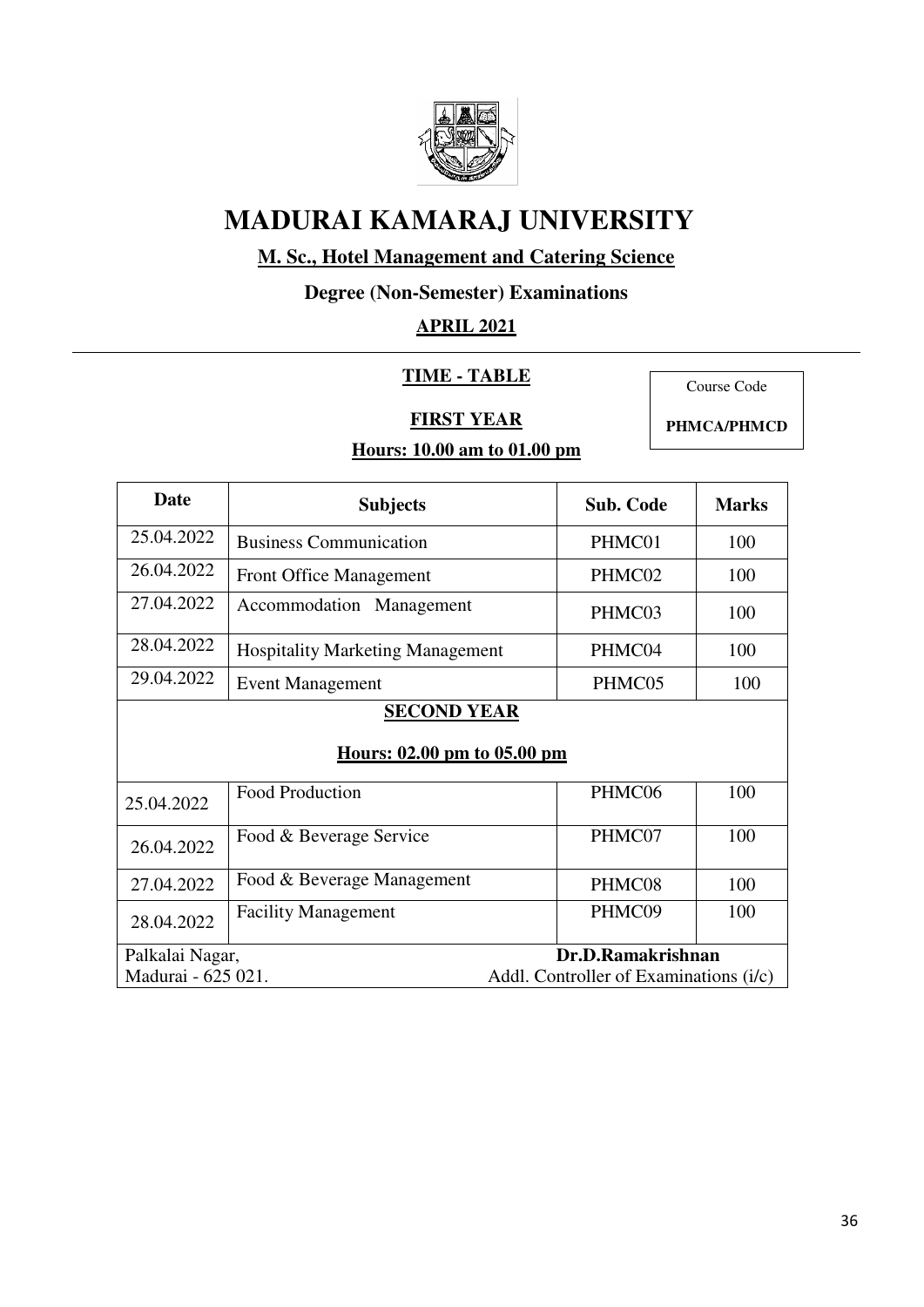

## **M. Sc., Nutrition & Food Technology**

**Degree (Non-Semester) Examinations** 

## **APRIL 2021**

|                                      | <b>TIME - TABLE</b>                    |                  |                                        |
|--------------------------------------|----------------------------------------|------------------|----------------------------------------|
| <b>FIRST YEAR</b>                    |                                        | Course Code      |                                        |
| Hours: 10.00 am to 01.00 pm          |                                        |                  | <b>PNFTA/PNFTD</b>                     |
| <b>Date</b>                          | <b>Subjects</b>                        | <b>Sub. Code</b> | <b>Marks</b>                           |
| 25.04.2022                           | <b>Advance Nutrition</b>               | PNFT01           | 100                                    |
| 26.04.2022                           | Advanced Food Science & Chemistry      | PNFT02           | 100                                    |
| 27.04.2022                           | Food Safety & Quality Control          | PNFT03           | 100                                    |
| 28.04.2022                           | Food Technology-I                      | PNFT04           | 100                                    |
| 29.04.2022                           | Analytical Instrumentation             | PNFT05           | 100                                    |
| <b>SECOND YEAR</b>                   |                                        |                  |                                        |
| Hours: 02.00 pm to 05.00 pm          |                                        |                  |                                        |
| 25.04.2022                           | Research Methodology & Biostatistics   | PNFT06           | 100                                    |
| 26.04.2022                           | Food Product Development and Marketing | PNFT07           | 100                                    |
| 27.04.2022                           | Food Technology - II                   | PNFT08           | 100                                    |
| Dr.D.Ramakrishnan<br>Palkalai Nagar, |                                        |                  |                                        |
| Madurai - 625 021.                   |                                        |                  | Addl. Controller of Examinations (i/c) |